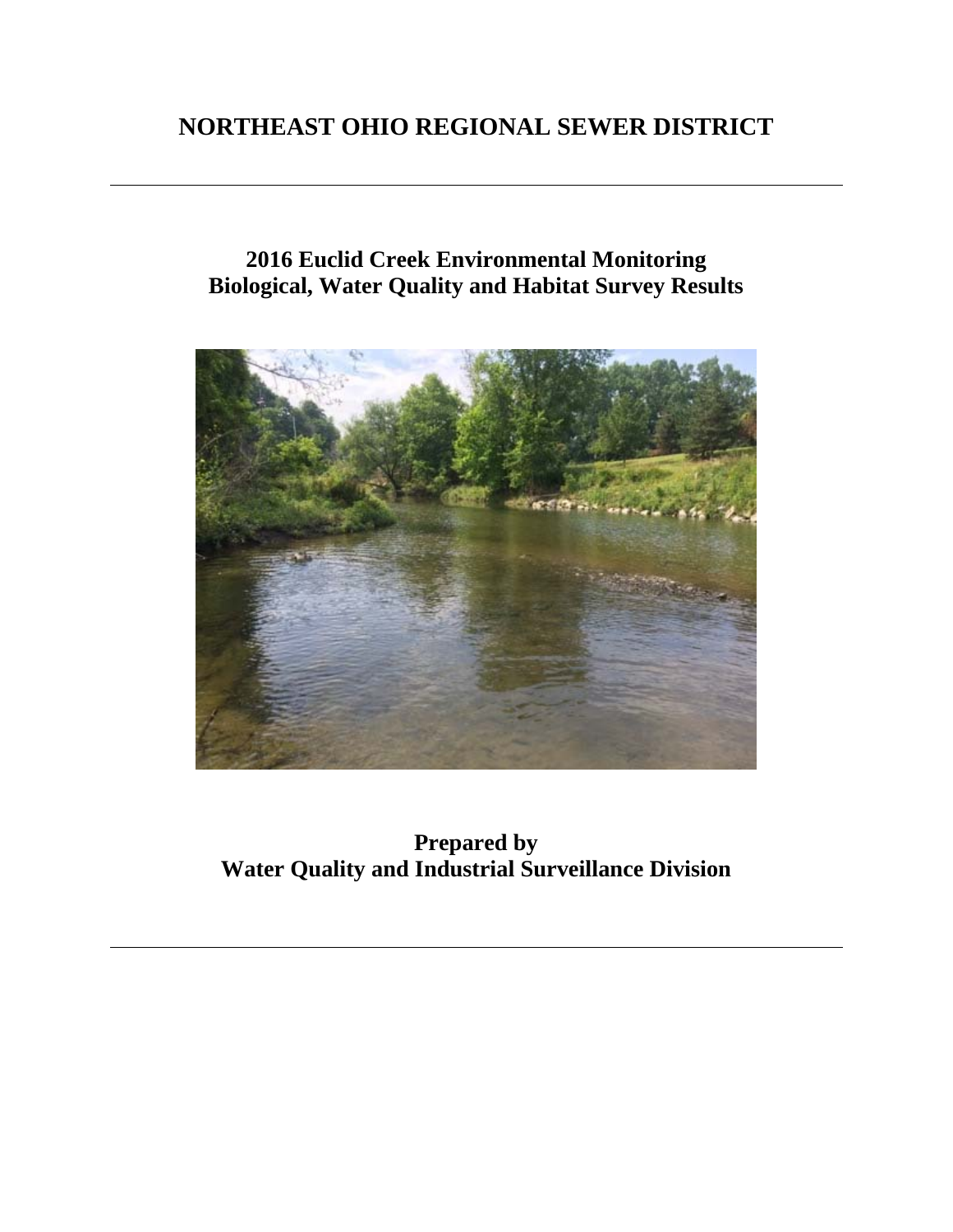## **Introduction**

In 2016, the Northeast Ohio Regional Sewer District (NEORSD) conducted water chemistry sampling, habitat assessments, and fish and benthic macroinvertebrate community surveys on Euclid Creek. Euclid Creek drains the communities of South Euclid, Lyndhurst, Willoughby Hills, Richmond Heights, Highland Heights, Euclid and Cleveland before emptying into Lake Erie. Sampling was conducted by NEORSD Level 3 Qualified Data Collectors certified by the Ohio Environmental Protection Agency (Ohio EPA) in Fish Community and Benthic Macroinvertebrate Biology, Chemical Water Quality and Stream Habitat Assessments as explained in the NEORSD study plan *2016 Euclid Creek Environmental Monitoring* approved by Ohio EPA on May 17, 2016.

The study objective at river miles (RM) 0.55 and RM 1.65, on the main branch of Euclid Creek, was to assess the attainment status of the stream segments. Stream monitoring at these sites included: fish community surveys, macroinvertebrate community surveys, habitat assessments, and water chemistry sampling. The sites at RM 0.55 and 1.65 are also required under the Ohio EPA National Pollutant Discharge Elimination System (NPDES) Permit No. 3PA00002\*HD.

An additional objective at RMs 0.55 and 1.65 was to collect baseline data in support of three NEORSD capital improvement projects. The Euclid Creek Pump Station project began in late 2014 and the Tunnel Dewatering Pump Station and Euclid Creek Tunnel projects began in December 2010. These projects are expected to be complete in summer of 2017. Once complete, these construction projects are anticipated to control the number of CSO discharges to Euclid Creek to less than or equal to one overflow in a typical year.

Post-construction monitoring was also conducted at RM 0.40 where restoration work was completed in January 2013. The purpose of the project was to restore coastal and lacustrine wetlands, increase fish habitat and increase overall ecological function in the lower Euclid Creek. Results from the 2016 fish community surveys, macroinvertebrate community surveys, habitat assessments, and water chemistry sampling were used to help determine what effect, if any, the restoration had on the chemical, biological, and physical characteristics of the restored areas.

Table 1 lists the sampling sites with respect to RM, latitude/longitude, description, and types of surveys conducted, and Figure 1 is a map of the sampling locations on the creek.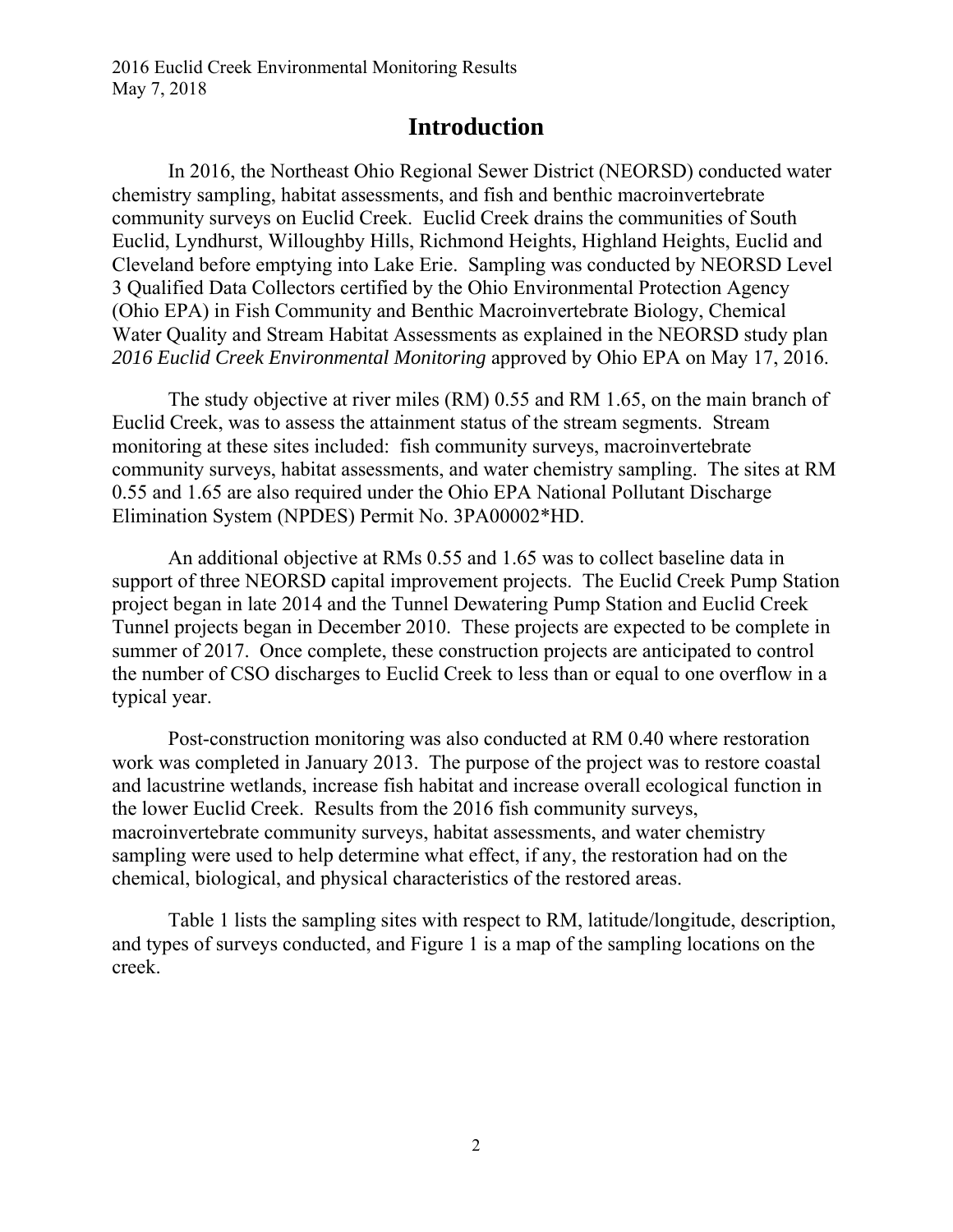| Table 1. 2016 Euclid Creek Sampling Sites |          |            |               |                                             |                                  |                                                                                                                     |
|-------------------------------------------|----------|------------|---------------|---------------------------------------------|----------------------------------|---------------------------------------------------------------------------------------------------------------------|
| Water Body                                | Latitude | Longitude  | River<br>Mile | Location<br>Information                     | <b>USGS HUC 8</b><br>Number Name | Purpose                                                                                                             |
| Euclid Creek,<br>Main Branch              | 41.5741  | $-81.5467$ | 1.65          | Upstream of<br>Saint Clair<br>Avenue        | 04110003<br>Ashtabula-Chagrin    | Evaluate water chemistry, habitat, fish $\&$<br>macroinvertebrates in support of Ohio EPA<br>Permit No. 3PA00002*HD |
| Euclid Creek,<br>Main Branch              | 41.5833  | $-81.5594$ | 0.55          | Downstream of<br>Lake Shore<br>Boulevard    | 04110003<br>Ashtabula-Chagrin    | Evaluate water chemistry, habitat, fish $\&$<br>macroinvertebrates in support of Ohio EPA<br>Permit No. 3PA00002*HD |
| Euclid Creek.<br>Main Branch              | 41.5857  | $-81.5622$ | 0.40          | Upstream of<br>Villa Angela<br>Drive bridge | 04110003<br>Ashtabula-Chagrin    | Evaluate water chemistry, habitat, fish<br>populations, and macroinvertebrate<br>populations post-restoration.      |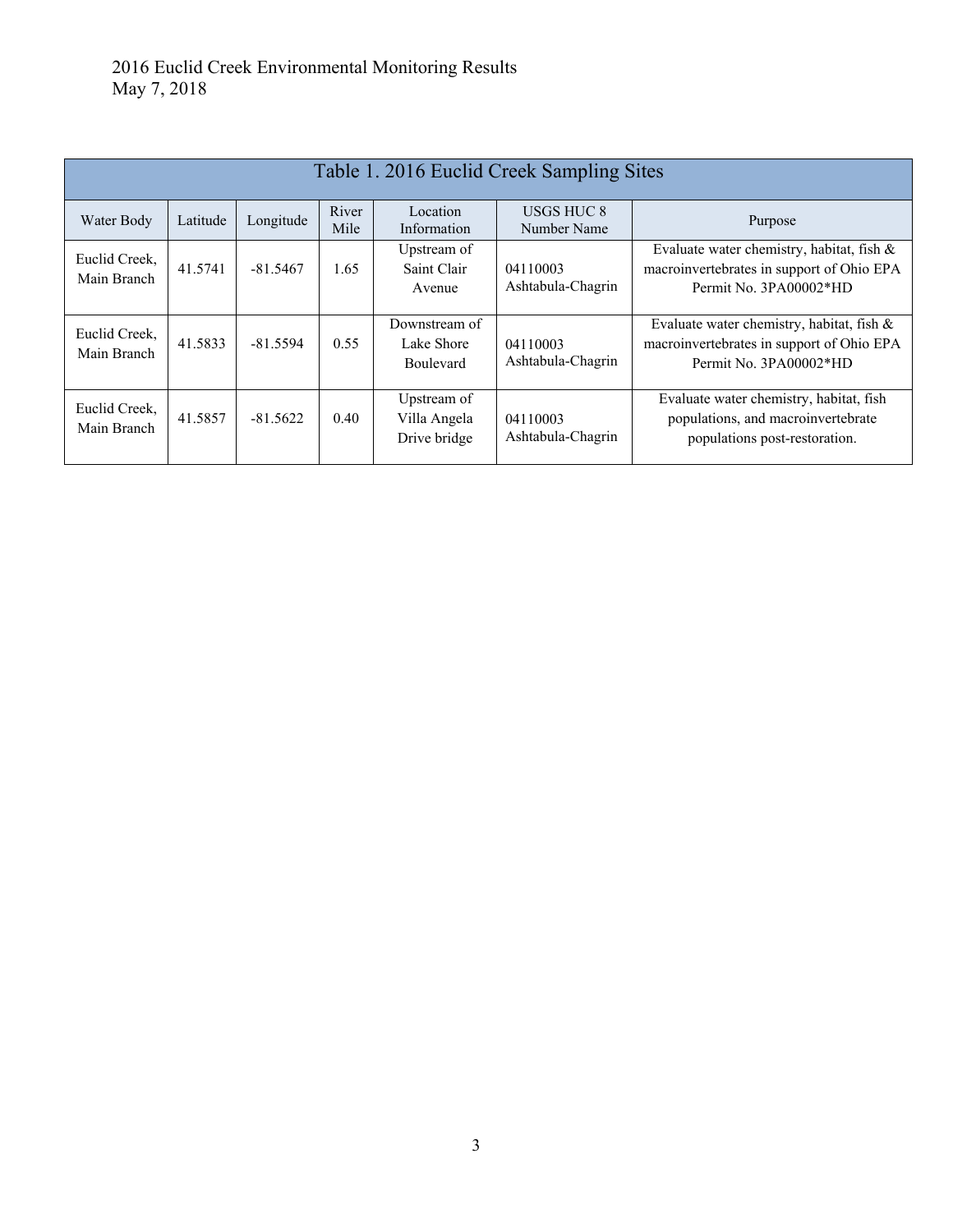

Figure 1. 2016 Sampling Locations on Euclid Creek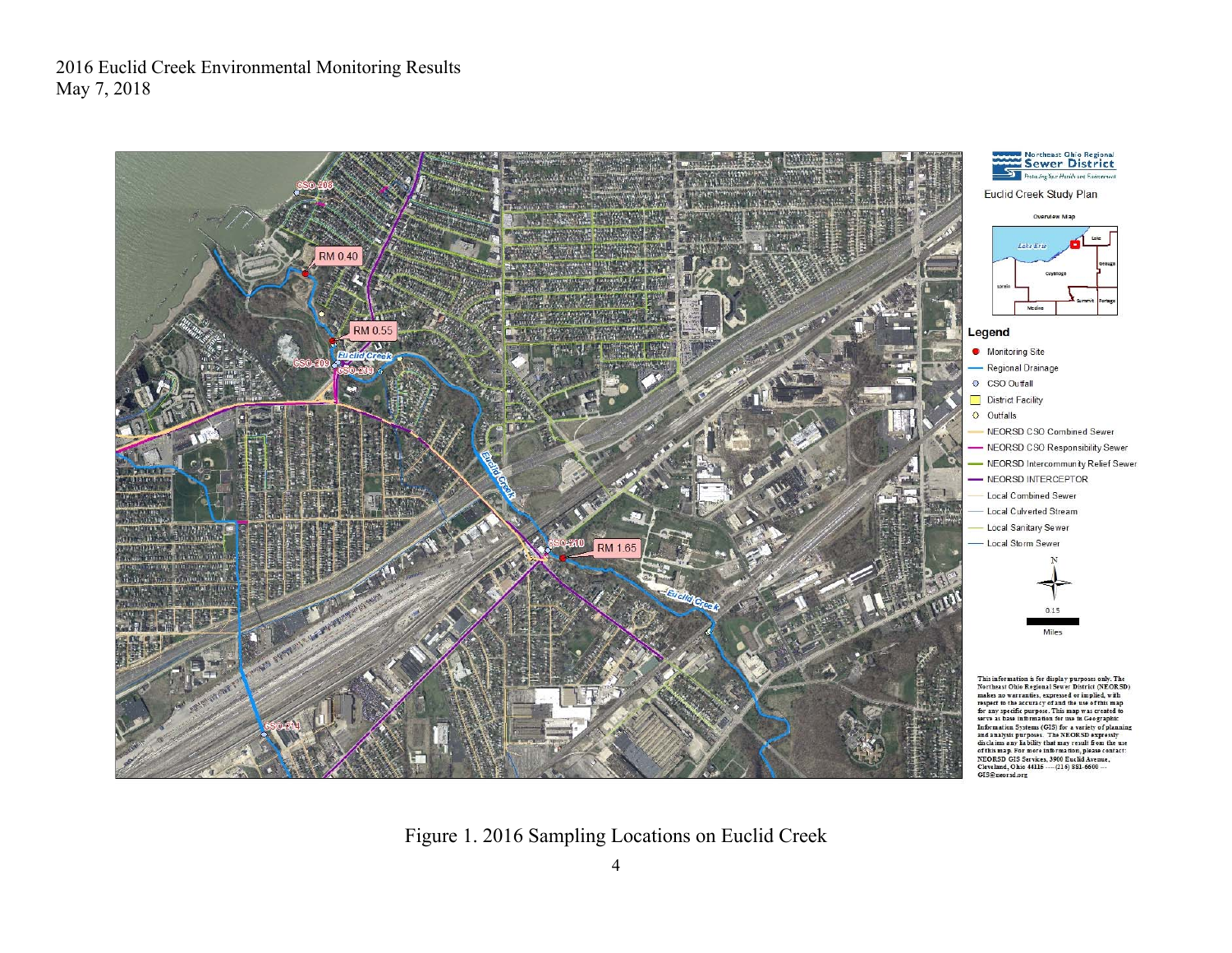### **Water Chemistry & Bacteriological Sampling**

#### **Methods**

Water chemistry and bacteriological sampling was conducted five times between June 15 and July 12, 2016. Techniques used for sampling and analyses followed the Ohio EPA's *Surface Water Field Sampling Manual for water chemistry, bacteria, and flows* (2013a). Chemical water quality samples from each site were collected with a 4 liter disposable polyethylene cubitainer with a disposable polypropylene lid, three 473 mL plastic bottles and one 125-mL plastic bottle. The first 473-mL plastic bottle was field preserved with trace nitric acid, the second was field preserved with trace sulfuric acid, and the third bottle received no preservative. The sample collected in the 125-mL plastic bottle (dissolved reactive phosphorus) was filtered using a 0.45-µm PVDF syringe filter.All water quality samples were collected as grab samples.Bacteriological samples were collected in sterilized plastic bottles preserved with sodium thiosulfate. At the time of sampling, measurements for dissolved oxygen, pH, temperature, and conductivity were collected using either a YSI 600XL sonde or YSI EXO1 sonde. Duplicate samples and field blanks were each collected at randomly selected sites, at a frequency not less than 5% of the total samples collected. Relative percent difference (RPD) was used to determine the degree of discrepancy between the primary and duplicate sample (Formula 1).

Formula 1:

RPD = 
$$
\frac{|X^{-1}|}{((X+Y)/2)}
$$
 \* 100

 $|V|$   $V|$ 

 $X =$  is the concentration of the parameter in the primary sample Y= is the concentration of the parameter in the duplicate sample

The acceptable percent RPD is based on the ratio of the sample concentration and detection limit (Formula 2) (Ohio EPA, 2013a).

Formula 2: Acceptable % RPD =  $[(0.9465X^{0.344})*100]+5$ 

 $X = sample/detection$  limit ratio

Those RPDs that are higher than acceptable may indicate potential problems with sample collection and, as a result, the data was not used for comparison to the water quality standards.

#### **Results and Discussion**

Over the course of the sampling, one field blank was collected for QA/QC purposes on July 5, 2016, at RM 0.40. A total of two water quality parameters were estimated due to potential field blank contamination. It is unclear how the field blanks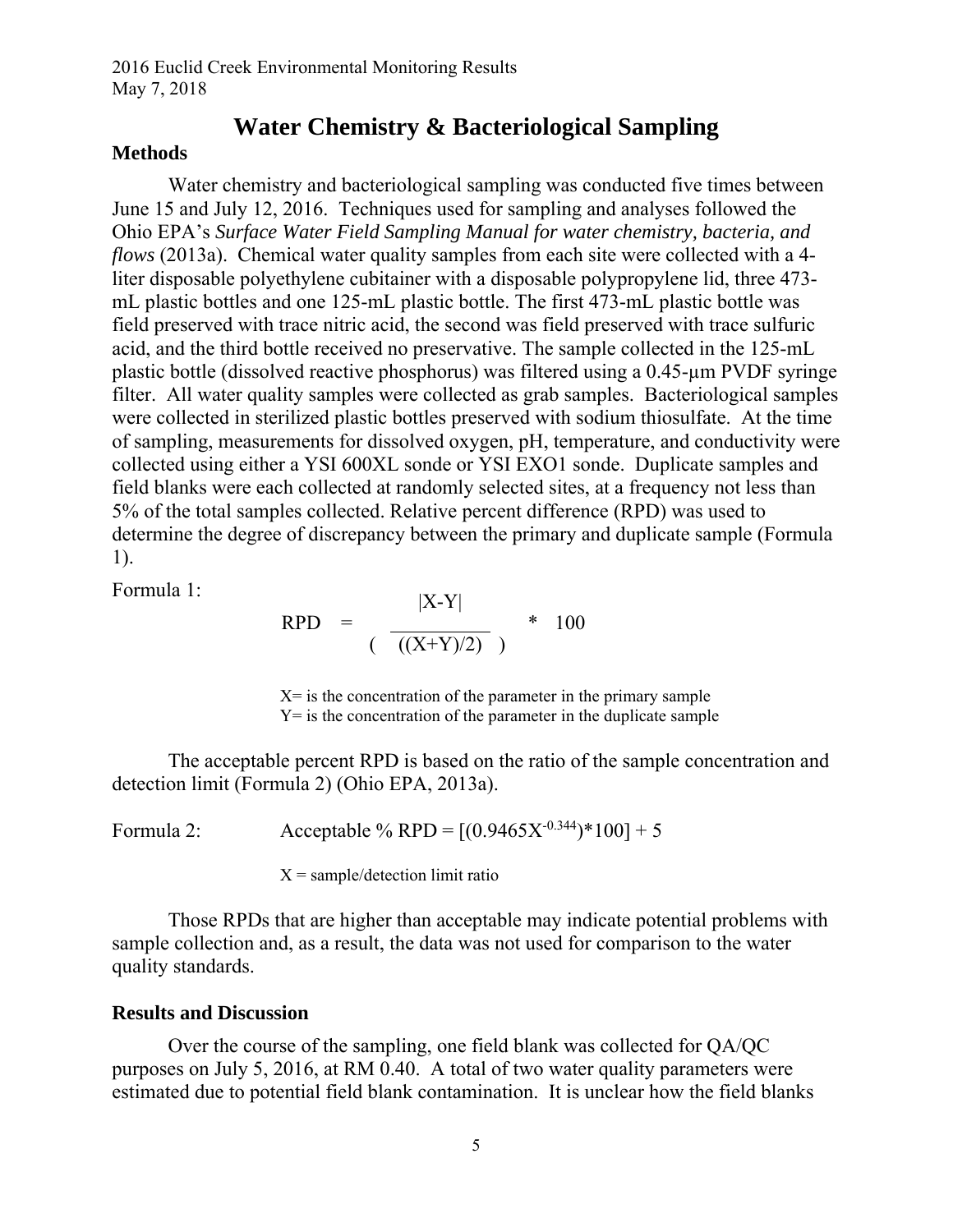became contaminated and may be due to inappropriate sample collection, handling, contaminated blank water and/or interference during analysis. Table 2 lists water quality parameters that were listed as estimated based on Ohio EPA data validation protocol.

| Table 2. Potential Field Blank Contamination |
|----------------------------------------------|
| COD                                          |
|                                              |

One duplicate sample was collected on July 12, 2016, at RM 0.40 for QA/QC purposes. The duplicate sample collected at RM 0.40 revealed four parameters that were rejected due to RPDs that were greater than the acceptable RPD (Table 3). There are numerous reasons for why parameters were rejected, such as a lack of precision and consistency in sample collection and/or analytical procedures, environmental heterogeneity and/or improper handling of samples.

| Table 3. Unacceptable Duplicate RPDs |               |            |                          |                          |           |  |
|--------------------------------------|---------------|------------|--------------------------|--------------------------|-----------|--|
| Date                                 | River<br>Mile | Parameter  | Acceptable RPD<br>$(\%)$ | <b>Actual RPD</b><br>(%) | Qualifier |  |
| 7/12/2016                            | 0.40          | Al         | 29.6                     | 60.3                     | Rejected  |  |
|                                      |               | <b>COD</b> | 50.0                     | 67.6                     | Rejected  |  |
|                                      |               | Fe         | 21.4                     | 36.4                     | Rejected  |  |
|                                      |               | <b>TSS</b> | 40.3                     | 98.3                     | Rejected  |  |

Paired parameters for all samples collected were also evaluated and compared for QA/QC purposes using the same RPD formula as with the duplicate samples. These comparisons revealed no instances in which the subset parameter was greater than the total parameter.

All sites on Euclid Creek are designated as Warmwater Habitat (WWH), Agricultural Water Supply, Industrial Water Supply, and Primary Contact Recreation (Ohio EPA, 2016). The results of the water chemistry and bacteriological samples were compared to the applicable water quality standards to determine attainment status for those designated uses. Of that comparison, exceedances were noted for *Escherichia coli*.

The Primary Contact Recreation criteria for Euclid Creek includes an *E. coli* criterion not to exceed a statistical threshold value (STV) of 410 colony counts per 100 milliliters in more than ten percent of the samples taken during any ninety-day period, and a ninety-day geometric mean criterion of 126 colony counts/100mL (Ohio EPA, 2016). The STV of 410 colony counts/100mL in more than ten percent of the samples collected was exceeded at both RM 0.55 and RM 1.65 for all 90-day periods. The STV at RM 0.40 was exceeded for all 90-day periods except for the one beginning on July 12, 2016. Additionally, all sites exceeded the ninety-day geometric mean criterion of 126 colony counts/100mL for all 90-day periods (Table 4).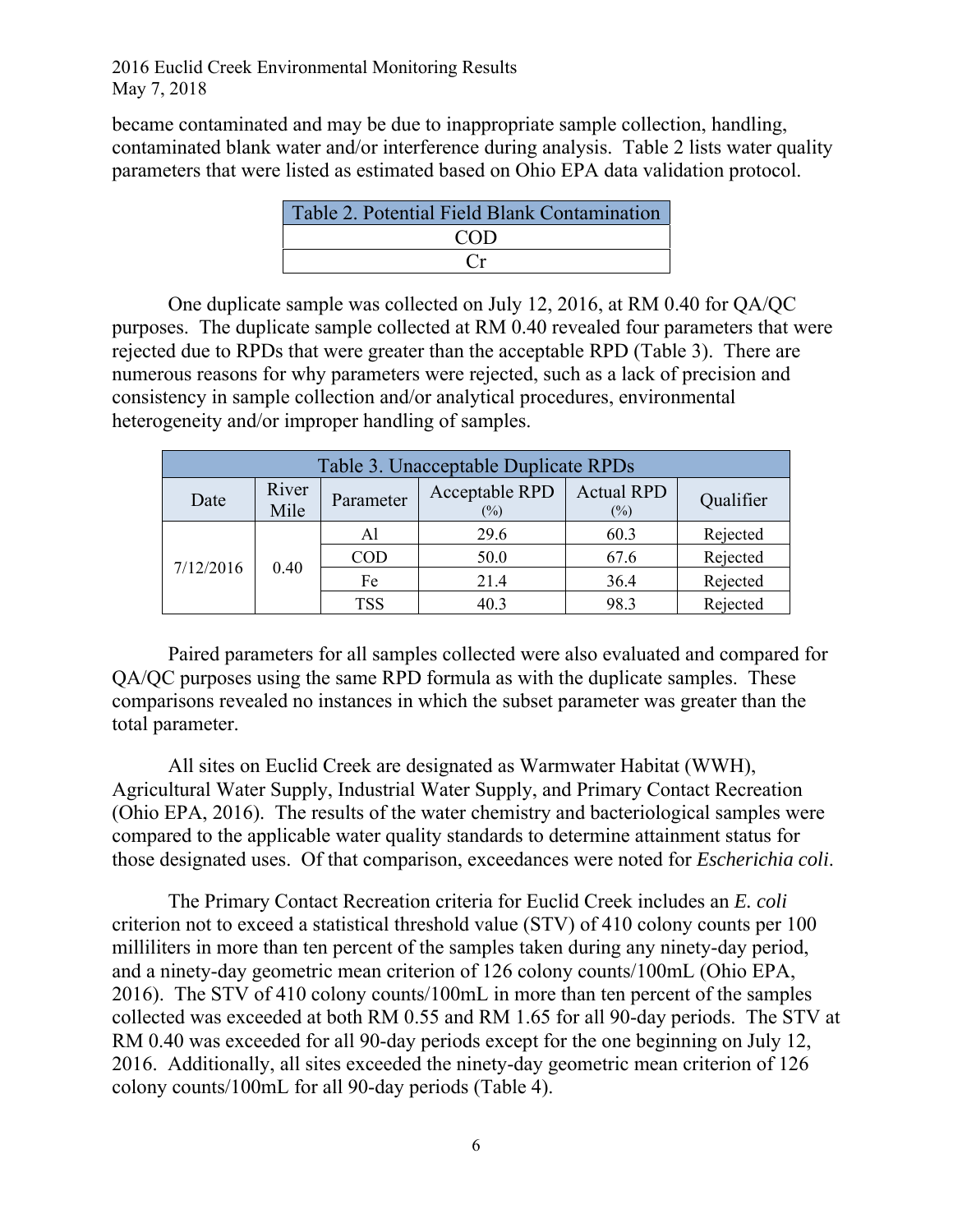|                                                                                                                                                                                                                                                                                                           | Table 4. 2016 Euclid Creek E. coli Densities (most probable number/100mL)             |                |                    |           |                    |           |  |
|-----------------------------------------------------------------------------------------------------------------------------------------------------------------------------------------------------------------------------------------------------------------------------------------------------------|---------------------------------------------------------------------------------------|----------------|--------------------|-----------|--------------------|-----------|--|
|                                                                                                                                                                                                                                                                                                           |                                                                                       | <b>RM 0.40</b> |                    | RM 0.55   |                    | RM 1.65   |  |
|                                                                                                                                                                                                                                                                                                           | E. coli                                                                               | $90$ -Day      | E. coli            | $90$ -Day | E. coli            | $90$ -Day |  |
| Sample Date                                                                                                                                                                                                                                                                                               | (MPN/100<br>$mL$ )                                                                    | Geomean        | (MPN/100<br>$mL$ ) | Geomean   | (MPN/100<br>$mL$ ) | Geomean   |  |
| 6/15/2016                                                                                                                                                                                                                                                                                                 | 558                                                                                   | 2,587          | 652                | 1,734     | 275                | 838       |  |
| 6/21/2016                                                                                                                                                                                                                                                                                                 | 27,375                                                                                | 3,796          | 16,275             | 2,214     | 9,300              | 1107      |  |
| 6/28/2016                                                                                                                                                                                                                                                                                                 | 896                                                                                   | 1,965          | 628                | 1,139     | 317                | 544       |  |
| $7/5/2016*$                                                                                                                                                                                                                                                                                               | 10,240                                                                                | 2,910          | 4,228              | 1,533     | 2,889              | 713       |  |
| 7/12/2016                                                                                                                                                                                                                                                                                                 | 827                                                                                   | 827            | 556                | 556       | 176                | 176       |  |
| *Wet weather sampling events: greater than 0.10 inches of rain but less than 0.25 inches, samples collected that day and the following day are considered wet<br>weather samples; greater than 0.25 inches, the samples collected that day and the following two days are considered wet weather samples. |                                                                                       |                |                    |           |                    |           |  |
|                                                                                                                                                                                                                                                                                                           | Exceeds statistical threshold value criterion for 90-day period starting on that date |                |                    |           |                    |           |  |
|                                                                                                                                                                                                                                                                                                           | Exceeds 90-day geometric mean criterion                                               |                |                    |           |                    |           |  |

There are several possible reasons why these sites exceeded the STV and ninetyday geometric mean criteria. The NEORSD has three CSOs on Euclid Creek and there are additional CSOs upstream in the city of Euclid, all of which may cause elevated *E. coli* densities in the creek during wet-weather overflows. The sampling on July 5, 2016, was considered a wet-weather event. Elevated *E. coli* levels were observed with this wetweather sampling. *E.* coli densities were highest at all sites on June 21, 2016, which was considered a dry-weather sampling event. While considered a dry-weather event, approximately 0.07 inches of rain fell between 0100 and 0200 hours on June 21, 2016. This rainfall before sampling may have contributed to elevated bacteria levels. Wetweather may contribute to elevated bacteria levels by causing discharges from CSOs, storm sewer runoff, and urban runoff into Euclid Creek.

Additionally, there are numerous documented improper connections and bacteriologically contaminated storm sewers in the cities of Cleveland and Euclid, which could have an impact on the water quality in Euclid Creek during dry-weather conditions. The issue of storm sewer bacteriological contamination within the Euclid Creek watershed has been thoroughly investigated since 2012 and communicated to the appropriate community for eventual remediation. Between 2013 and 2016, NEORSD revisited many of the documented issues and have found that the majority were still active problems. Finally, bacteriological contamination from failing septic systems in the Euclid Creek watershed may also be impacting the water quality at the sample sites.

Mercury analysis for all of the sampling events was completed using EPA Method 245.1. The detection limit for this method is above the criteria for the Human Health Nondrinking and Protection of Wildlife Outside Mixing Zone Averages (OMZA), so it generally cannot be determined if the sites were in attainment of those criteria. Instead, this type of mercury sampling was used as a screening tool to determine whether contamination was present above the detection limit. Based on the sampling that was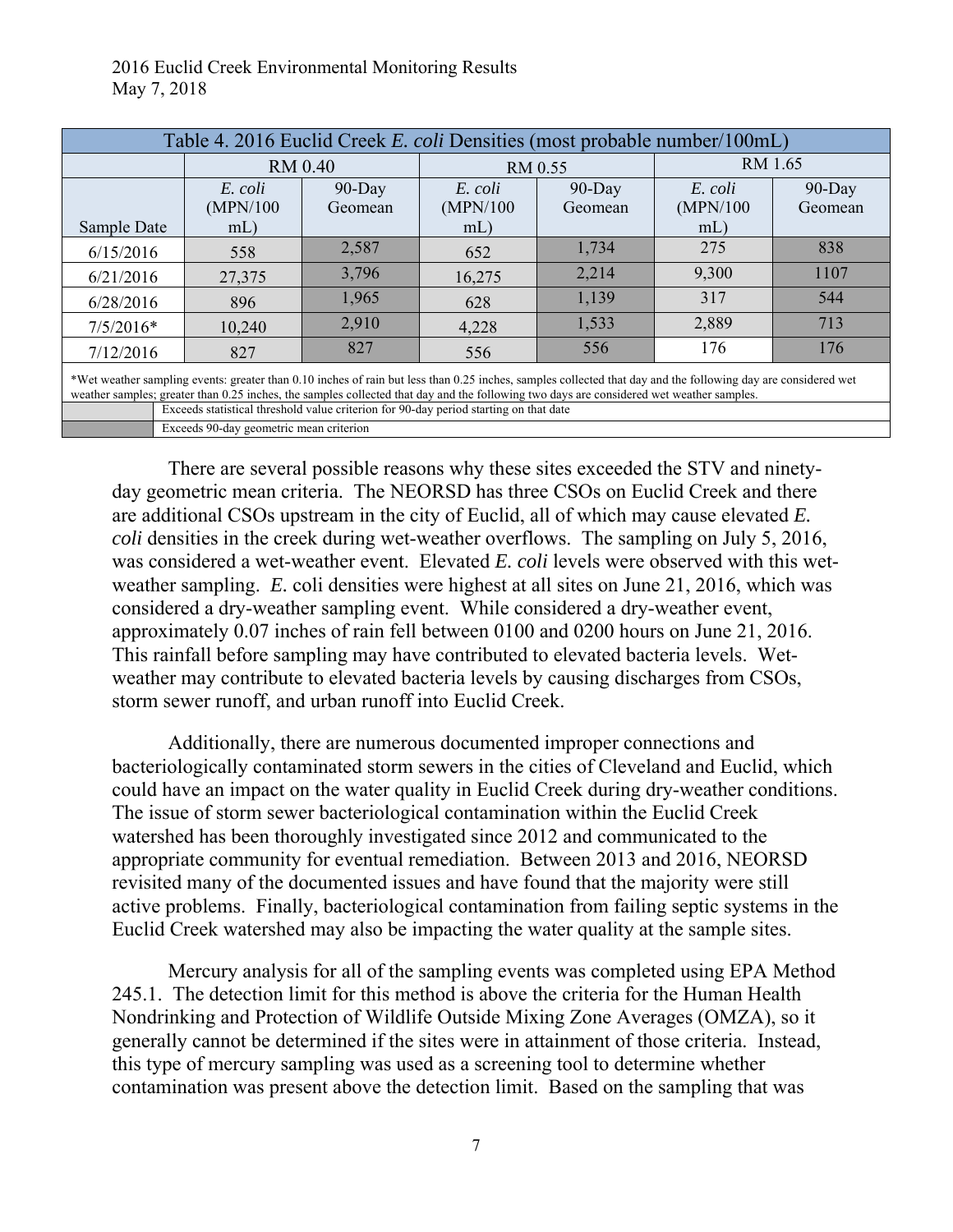completed, mercury was not present at levels above those normally found in the watershed (USEPA, 2004).

 In 2015, the Ohio EPA Nutrients Technical Advisory Group released a proposed Stream Nutrient Assessment Procedure (SNAP) designed to determine the degree of impairment in a stream due to nutrient enrichment. SNAP assigns designations for quality of surface waters based on factors including dissolved oxygen (DO) swings, benthic chlorophyll *a*, total phosphorous, and dissolved inorganic nitrogen (Ohio EPA, 2015a). NEORSD did not assess DO swings or benthic chlorophyll *a* in 2016 at RM 0.40 and RM 1.65; however, nutrients were assessed at these sites. DO swings and benthic chlorophyll *a* were assessed in 2016 just upstream of RM 0.55 along with nutrients.

The location in which chlorophyll *a* levels in Euclid Creek were measured was in the vicinity of a long-term data sonde station. While the primary purpose of the data sonde was to collect DO data, the data sonde also recorded measurements for specific conductance, pH, temperature, and turbidity in 15-minute increments. The data sonde, a YSI 6902V2 sonde, is located at RM 0.68 on the downstream side of the Lakeshore Boulevard bridge in Cleveland, OH (Lat: 41.5822, Lon: -81.5590). This location is approximately 150 meters upstream of the site at RM 0.55. Data from RM 0.55 was also used during the SNAP analysis. The data sonde was calibrated at NEORSD Environmental and Maintenance Services Center per the manufacturer's recommendations. Upon return from the field, data was downloaded and calibrations were checked for continued accuracy.

 Chlorophyll *a* samples along with nutrient samples were collected on September 14, 2016. Chlorophyll *a* was analyzed from both the benthos and water column following NEORSD SOP-EA001-01, Chlorophyll *a* Sampling and Field Filtering. For benthic chlorophyll *a* analysis, at least 15 rocks were sampled from a variety of habitats at the sample site. Water chemistry and chlorophyll *a* results are listed below in Table 5.

| Table 5. 2016 Benthic Chlorophyll a Results from 9/14/2016 Sampling |                         |  |  |
|---------------------------------------------------------------------|-------------------------|--|--|
| Parameter                                                           | Result                  |  |  |
| Chlorophyll a (Water Column)                                        | $1.905 \mu g/L$         |  |  |
| Chlorophyll $a$ (Benthic)                                           | 465.9 mg/m <sup>2</sup> |  |  |
| Dissolved Inorganic Nitrogen                                        | $0.536$ mg/L            |  |  |
| Dissolved Oxygen Swing                                              | 5.86 mg/L               |  |  |
| <b>DRP</b>                                                          | $0.013$ mg/L            |  |  |
| <b>Total Phosphorus</b>                                             | $0.031$ mg/L            |  |  |
| TSS                                                                 | $0.7$ j mg/L            |  |  |

 DO diel swings were also evaluated from August 30, 2016 through September 18, 2016 (See Figure 2). Daily maximum DO levels and daily minimum DO levels were calculated. The DO diel swing was calculated daily by subtracting the daily minimum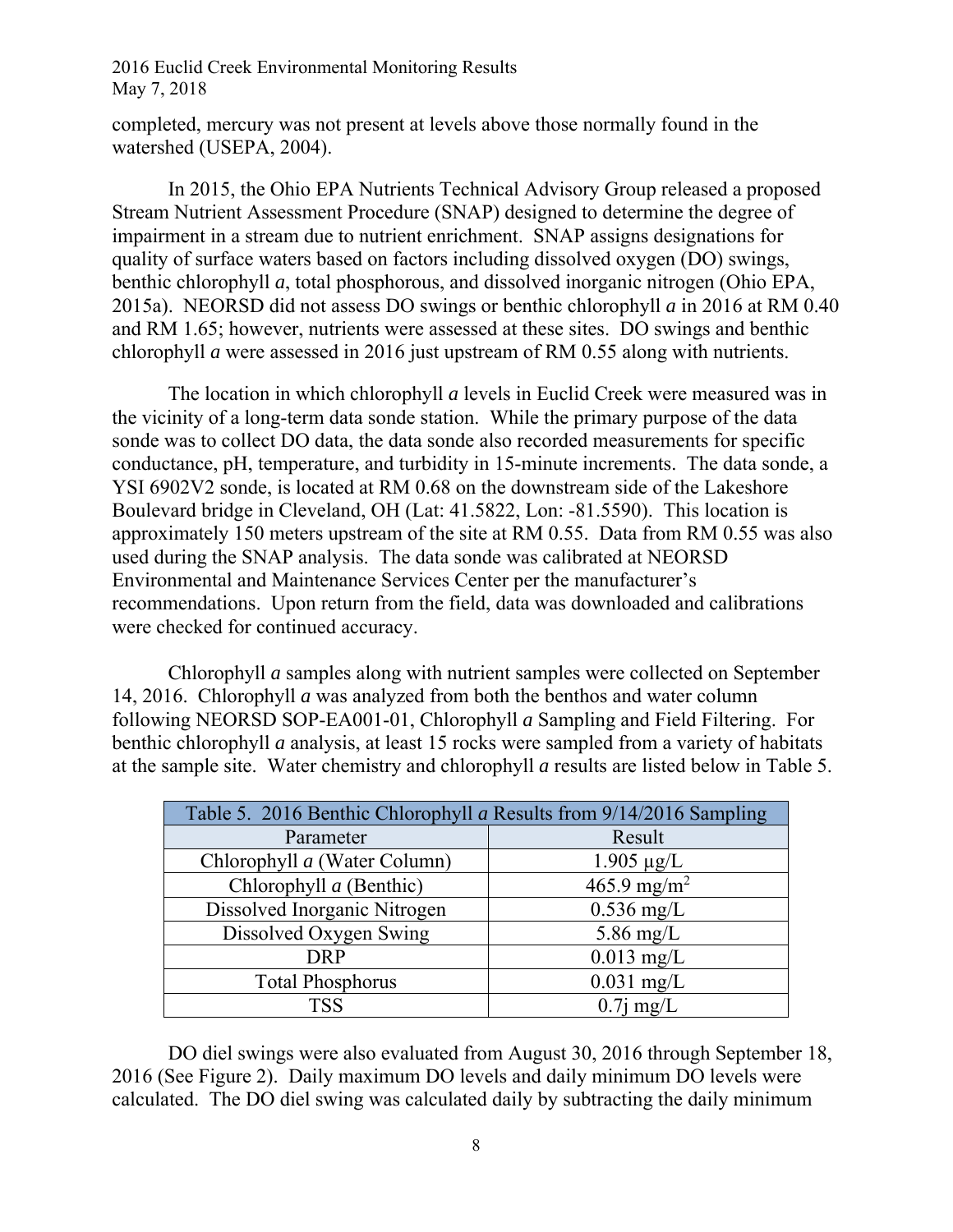from the daily maximum. DO diel swings used for SNAP evaluation were from the day of sampling (September 14, 2016); however, each day was evaluated to ensure that the swing on the day of sampling was not atypical.



 Biological sampling and a habitat assessment results from 2016 were used in the assessment through SNAP (see Table 6). Per the minimum data requirements of SNAP, biological data was collected at comparable baseflows, but may have experienced changing flow events between the biological collections and chlorophyll *a* collection events. Additionally, biological sampling and the habitat assessment were performed outside the suggested range of time from chlorophyll *a* sampling. However, all data collection occurred during the normal field season during 2016.

| Table 6. Biological sampling dates and scores for Euclid RM 0.55 |                                |       |  |  |
|------------------------------------------------------------------|--------------------------------|-------|--|--|
| Sample Type                                                      | Date                           | Score |  |  |
| IBI                                                              | 8/19/2016                      | 34    |  |  |
| MIwb                                                             | 8/19/2016                      | 7.8   |  |  |
| ICI                                                              | 7/27/2016 (HD Collection Date) |       |  |  |
| 6/23/2016<br>OHEI<br>56.75                                       |                                |       |  |  |
| Italics=non-significant departure of the WWH biocriterion.       |                                |       |  |  |

 Nutrients were assessed during the chlorophyll *a* sampling. The minimum data requirements suggest at least three samples per location to be reported as a geometric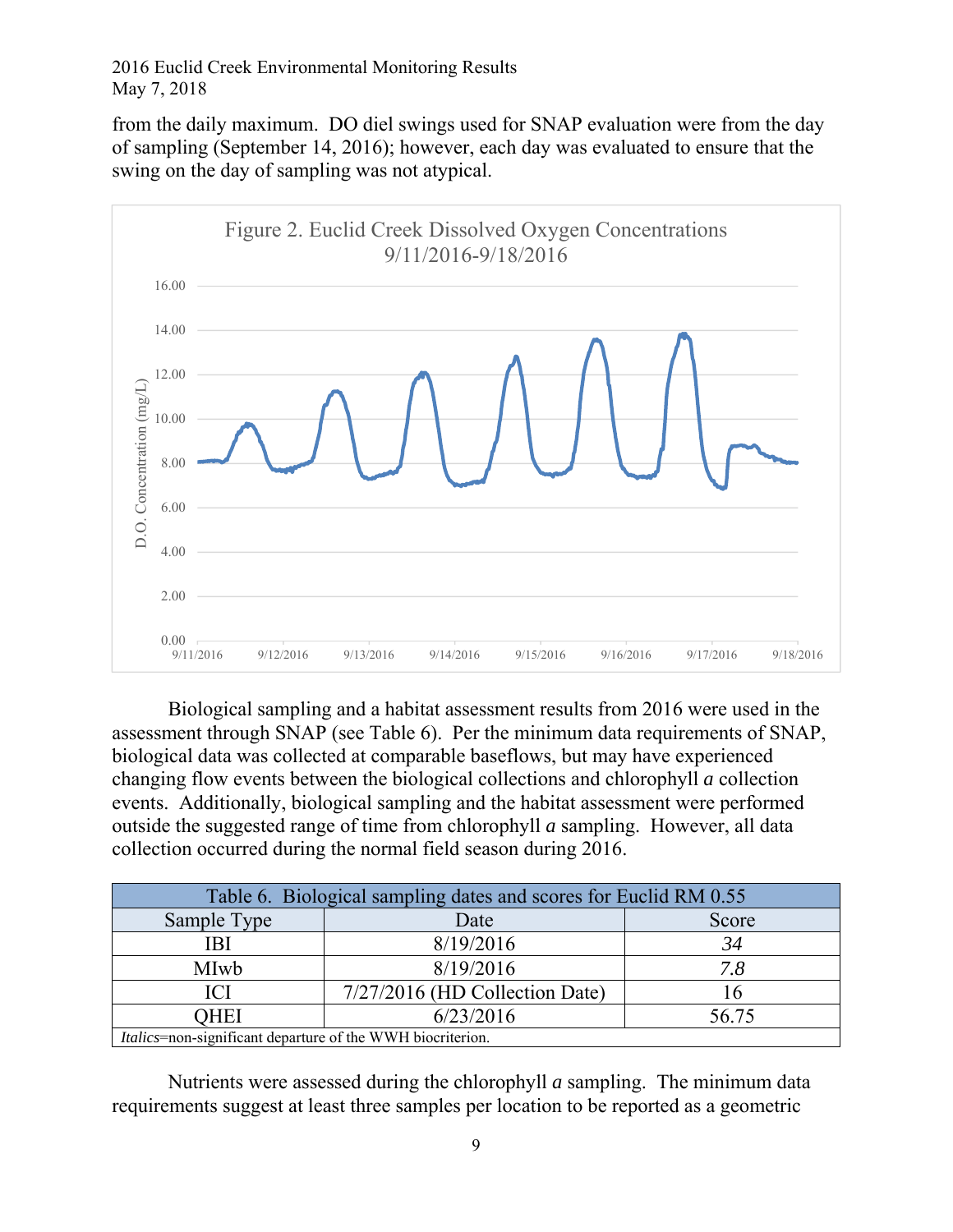mean. One set of nutrient data was collected at the same time as the chlorophyll *a* collection on September 14, 2016. Nutrients were also assessed at RM 0.55 for watershed monitoring. Table 7 shows the results of three dry-weather sampling events and the calculated geometric mean and standard deviation as well as the results from September 14, 2016. The nutrient concentrations used in the SNAP analysis were chosen by comparing the geometric mean to the single sampling event. If the single sampling event differed outside the standard deviation, the higher of the two concentrations was used.

| Table 7. Nutrient results for Euclid Creek used for SNAP analysis.                                                                                                                                                             |           |           |         |         |        |           |
|--------------------------------------------------------------------------------------------------------------------------------------------------------------------------------------------------------------------------------|-----------|-----------|---------|---------|--------|-----------|
| Sample Date                                                                                                                                                                                                                    | 6/21/2016 | 6/28/2016 | 7/12/16 | GeoMean | StdDev | 9/14/2016 |
| Total                                                                                                                                                                                                                          |           |           |         |         |        |           |
| Phosphorus<br>(mg/L)                                                                                                                                                                                                           | 0.061     | 0.034     | 0.032   | 0.040   | 0.016  | 0.031     |
| $DRP$ (mg/L)                                                                                                                                                                                                                   | 0.02      | 0.012     | 0.015   | 0.015   | 0.004  | 0.013     |
| Dissolved                                                                                                                                                                                                                      |           |           |         |         |        |           |
| Inorganic                                                                                                                                                                                                                      | 0.698     | 0.123     | 0.064   | 0.176   | 0.350  | 0.536     |
| Nitrogen $(mg/L)$                                                                                                                                                                                                              |           |           |         |         |        |           |
| When questions arose using these numbers, the geometric mean and the measurements taken on 9/14/16 were<br>considered. If the same result was not the output from the tables, the worst case of the two measurements was used. |           |           |         |         |        |           |

 SNAP uses a variety of flow charts to determine the best course of action for a stream segment. The results of these flow charts are shown in Table 8. Some sections of

the flow charts require the use of a best professional judgement and the result could be disputed. However, in the case of a dispute, often the same answer was ultimately reached by both pathways through the flow chart.

| Table 8. SNAP flow chart results.                                            |                                                                         |  |  |  |
|------------------------------------------------------------------------------|-------------------------------------------------------------------------|--|--|--|
| Step/Question                                                                | Result/Answer                                                           |  |  |  |
| Step 1-Biological Criteria                                                   | Non-attaining (one or more indices below non-<br>significant departure) |  |  |  |
| Step 2-DO Swing                                                              | Normal or low swings $(\leq 6.5 \text{ mg/L})$                          |  |  |  |
| Step 3-Benthic Chlorophyll                                                   | High ( $>320$ mg/m <sup>2</sup> )                                       |  |  |  |
| Step 4-Preliminary Assessment                                                | Impaired; likely nutrients over-enriched: See                           |  |  |  |
|                                                                              | flow chart C                                                            |  |  |  |
| Flow Chart C                                                                 |                                                                         |  |  |  |
| Are stressors unrelated to nutrients<br>responsible for observed conditions? | Yes                                                                     |  |  |  |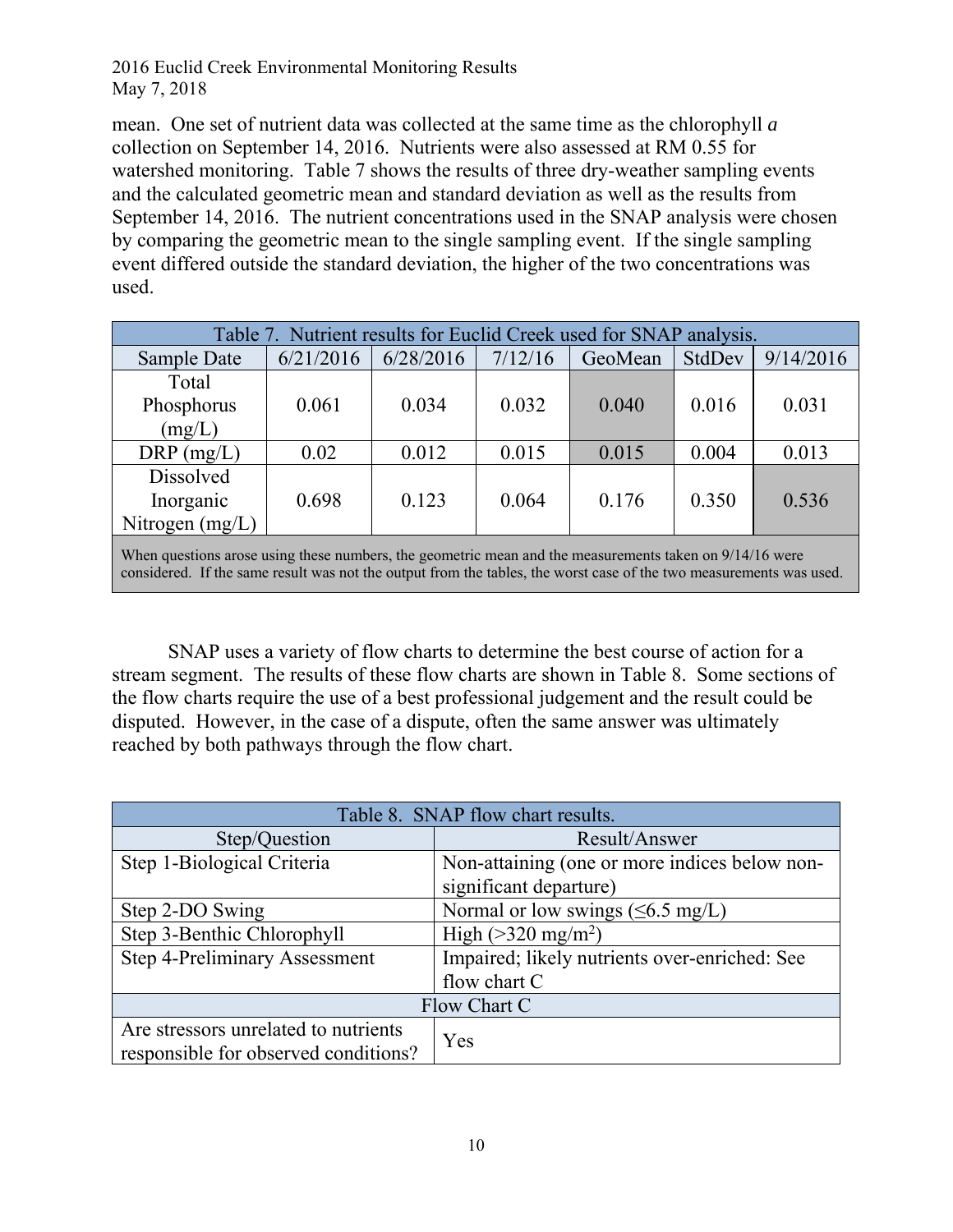| Table 8. SNAP flow chart results.                      |                                                 |  |  |  |
|--------------------------------------------------------|-------------------------------------------------|--|--|--|
| Step/Question                                          | Result/Answer                                   |  |  |  |
| Would abatement alone of stressors                     |                                                 |  |  |  |
| unrelated to nutrients restore                         | No                                              |  |  |  |
| biological condition?                                  |                                                 |  |  |  |
| Would additional abatement of                          |                                                 |  |  |  |
| nutrient stressors restore biological                  | Table 2                                         |  |  |  |
| condition?                                             |                                                 |  |  |  |
| Table 2                                                | Levels typical of developed lands; little or no |  |  |  |
|                                                        | risk to beneficial use.                         |  |  |  |
| Use attainability analysis or collect additional data. |                                                 |  |  |  |

The results of SNAP at Euclid Creek determined that the best course of action with respect to nutrients is "use attainability analysis or collect additional data." Previous sampling of RM 0.55 revealed that there may be impairments due to sewage contamination of the downstream sections of the creek. Thus, nutrients may be contributing to the non-attainment status of Euclid Creek, but are not the only cause of impairment.

NEORSD did not assess DO swings or benthic chlorophyll *a* at RM 0.40 or RM 1.65 in 2016; however, nutrients were assessed. Table 9 shows the nutrient concentrations for RMs 0.40 and 1.65 in 2016. The results of dissolved inorganic nitrogen and total phosphorous were compared to Table 2 of SNAP. According to this section of SNAP, RM 1.65 exhibits "background levels typical of least disturbed conditions." RM 0.40 exhibits "levels typical of developed lands; little or no risk to beneficial uses," (Ohio EPA, 2015a). This indicated that neither phosphorus or nitrogen are of a significant concern as a primary source of impairment at these two sites.

| Table 9. 2016 Euclid Creek Nutrient Trophic Index Scores |                                       |                                                  |  |  |
|----------------------------------------------------------|---------------------------------------|--------------------------------------------------|--|--|
| River Mile                                               | Average Total<br>Phosphorus<br>(mg/L) | Average Dissolved Inorganic<br>Nitrogen $(mg/L)$ |  |  |
| 1.65                                                     | 0.035                                 | 0.389                                            |  |  |
| 0 40                                                     | በ በ51                                 | 0 3 3 3                                          |  |  |

## **Habitat Assessment**

### **Methods**

Instream habitat assessments were conducted once at each site on Euclid Creek in 2016 using the Qualitative Habitat Evaluation Index (QHEI). The QHEI was developed by the Ohio EPA to assess aquatic habitat conditions that may influence the presence or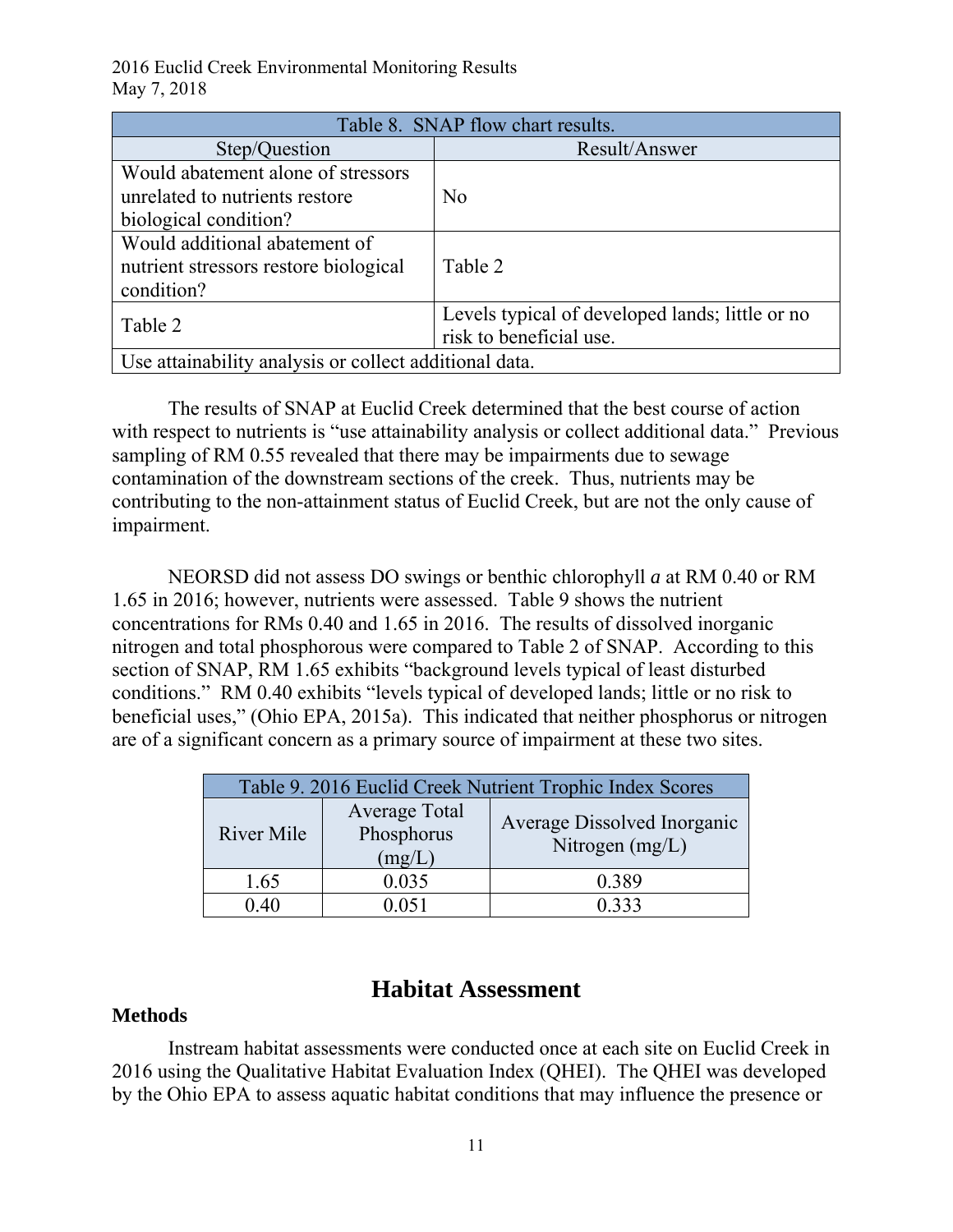absence of fish species by evaluating the physical attributes of a stream. The index is based on six metrics: stream substrate, instream cover, channel morphology, riparian zone and bank condition, pool and riffle quality, and stream gradient. The QHEI has a maximum score of 100, and a score of 60 or more in streams >20 square miles suggests that sufficient habitat exists to support a fish community that meets the warmwater habitat criterion (Ohio EPA, 2005). A more detailed description of the QHEI can be found in Ohio EPA's *Methods for Assessing Habitat in Flowing Waters: Using the Qualitative Habitat Evaluation Index (QHEI)* (2006). QHEI field sheets for each site are available upon request from the NEORSD WQIS Division.

A lacustuary QHEI (LQHEI) was also conducted at RM 0.40. The LQHEI is similar to the QHEI in that it assesses aquatic habitat conditions; however, the LQHEI is specific to lacustuary zones. Lacustuary is defined as a transition zone in a river that flows into a freshwater lake and is the portion of the river affected by the water level of the lake (Ohio EPA, 1997). Additionally, the LQHEI is based on only five metrics: stream substrate, cover types, shoreline morphology, riparian bank erosion, and aquatic vegetation quality. A more detailed description of the LQHEI can be found in Ohio EPA's draft *Methods of Assessing Habitat in Lake Erie Shoreline Waters Using the Qualitative Habitat Evaluation Index (QHEI) Approach (Version 2.1) (2010).* According to Ohio EPA (2008), an LQHEI score greater than 55 is considered an acceptable target.

### **Results and Discussion**

QHEI scores on Euclid Creek ranged from *Good* to *Excellent* in 2016. All the sites met Ohio EPA's target score, meaning that these sites have habitat suitable to support a community of warmwater habitat fish species (Table 10). Additionally, RM 0.40 met the LQHEI target score with a narrative rating of *Good*.

| Table 10. 2016 Euclid Creek QHEI Results                                             |        |           |                   |           |  |
|--------------------------------------------------------------------------------------|--------|-----------|-------------------|-----------|--|
| River Mile                                                                           | Type   | Date      | <b>QHEI</b> Score | Narrative |  |
| 1.65                                                                                 | Wading | 8/19/2016 | $77.75*$          | Excellent |  |
| 0.55                                                                                 | Wading | 6/23/2016 | $65.25*$          | Good      |  |
| 0.40                                                                                 | Boat   | 6/30/2016 | 63.0              | Good      |  |
| 8/4/2016<br>0.40<br>Good<br>Lacustuary<br>57.5                                       |        |           |                   |           |  |
| * Site met Ohio EPA target score of 60                                               |        |           |                   |           |  |
| Site met Ohio EPA Lacustuary Qualitative Habitat Evaluation Index target score of 55 |        |           |                   |           |  |

Euclid Creek RM 1.65 had the highest QHEI score in 2016, receiving an *Excellent* narrative rating. There were pools greater than 100 centimeters, riffle depths greater than ten centimeters, and riffles and runs with high stability. Cobble and boulder were the predominant substrate types with six of the best types of substrate present in the riffle areas. There was a sparse, but diverse, amount of instream cover including undercut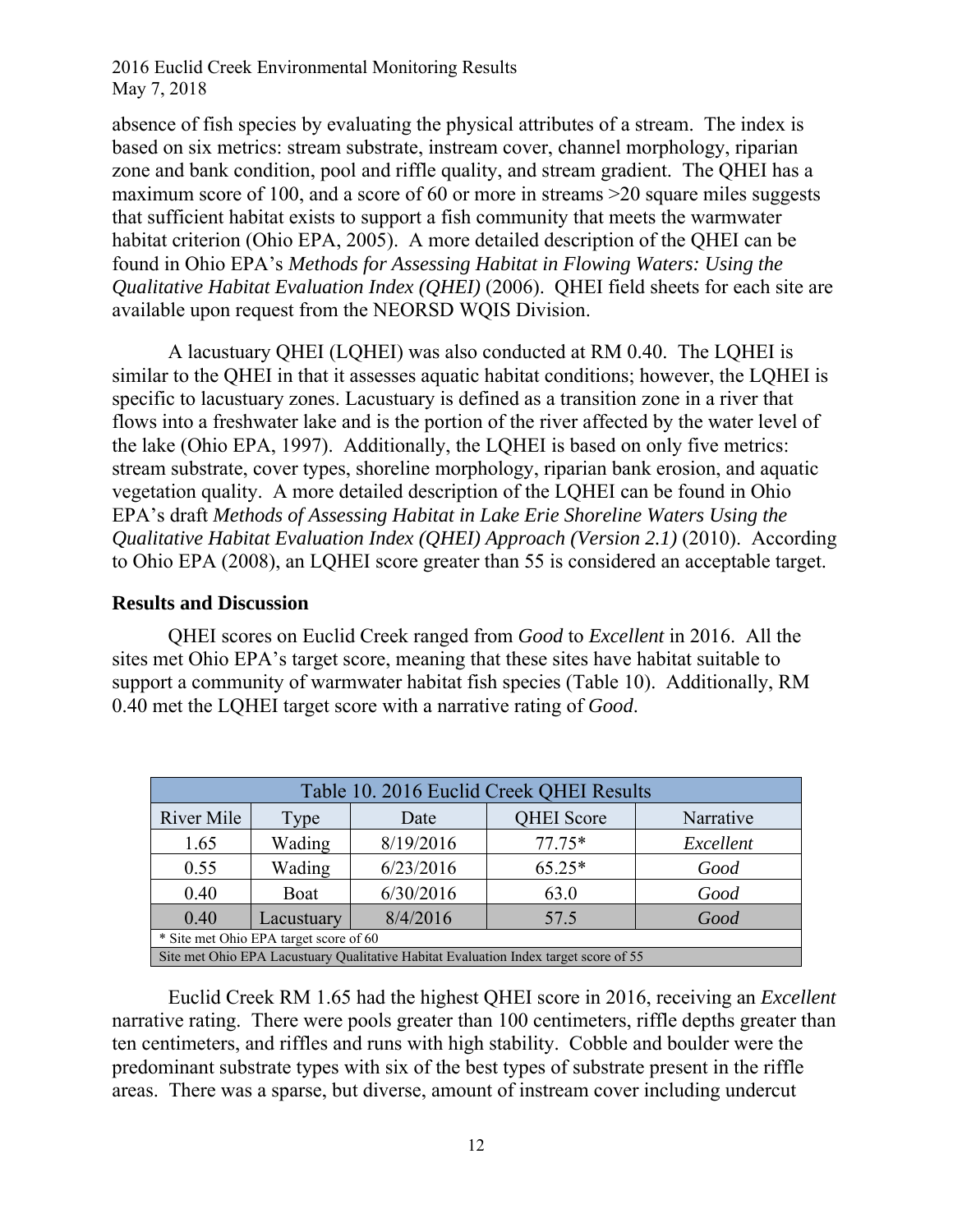banks, overhanging vegetation, shallows, rootwads, rootmats, boulders and woody debris. The QHEI score at this site was not significantly different from 2015.

RM 0.55 also exceeded the Ohio EPA's target score of 60 for streams >20 square miles. RM 0.55 was comprised of predominately sand and gravel substrate with moderate instream cover including undercut banks, overhanging vegetation, shallows, logs or woody debris, and rootmats. This site exhibited low stability with no functional riffles. The QHEI score at this site was not significantly different from 2015. In the past, there has been a riffle present at the upstream end of the site at RM 0.55. This riffle has not been functional for multiple years and now appears to act as more of a shallows habitat area during normal flow conditions.

RM 0.40 received a LOHEI score of 57.5, exceeding the Ohio EPA target score. The LQHEI score increased by 13.5 from 2014 sampling. The increase in score was due to an increase in the amount of instream cover and an increase in the aquatic vegetation at the site. RM 0.40 also received a QHEI score of 63; exceeding the Ohio EPA target score. The QHEI score increased by 13.75 from 2014 sampling. The increase in score was due to an increase in the amount of instream cover and improved pool and glide quality reported since 2014.

## **Electrofishing**

#### **Methods**

Two quantitative electrofishing passes were conducted at RM 0.55 and 1.65 (wading sites) and at RM 0.40 (boat site) in 2016. A list of the dates when the surveys were completed, along with flow as measured at the United States Geological Survey gage station 04208700 in Cleveland, is displayed in Table 11. Sampling was conducted using longline electrofishing techniques and consisted of shocking all habitat types within a sampling zone while moving from downstream to upstream. The sampling zone was 0.20 kilometers for the wading sites. RMs 1.65 and 0.55 are considered wading sites (drainage area >20 square miles). Euclid Creek RM 0.40 was sampled using boat electrofishing techniques and consisted of shocking all habitat types within a sampling zone (0.5 kilometers) while moving from upstream to downstream. The methods that were used followed Ohio EPA protocol methods as detailed in *Biological Criteria for the Protection of Aquatic Life, Volumes II* (1987a) and *III* (1987b). Fish collected during the surveys were identified, weighed and examined for the presence of anomalies, including DELTs (deformities, eroded fins, lesions, and tumors). All fish were then released to the waters from which they were collected, except for vouchers and those that could not be easily identified in the field.

| Table 11. 2016 Euclid Creek Electrofishing Surveys |           |                               |  |  |
|----------------------------------------------------|-----------|-------------------------------|--|--|
| <b>Site</b>                                        | Date      | Stream Discharge $(ft^3/s)^#$ |  |  |
|                                                    | 6/23/2016 | 82                            |  |  |
| 1.65                                               | 8/19/2016 | 20                            |  |  |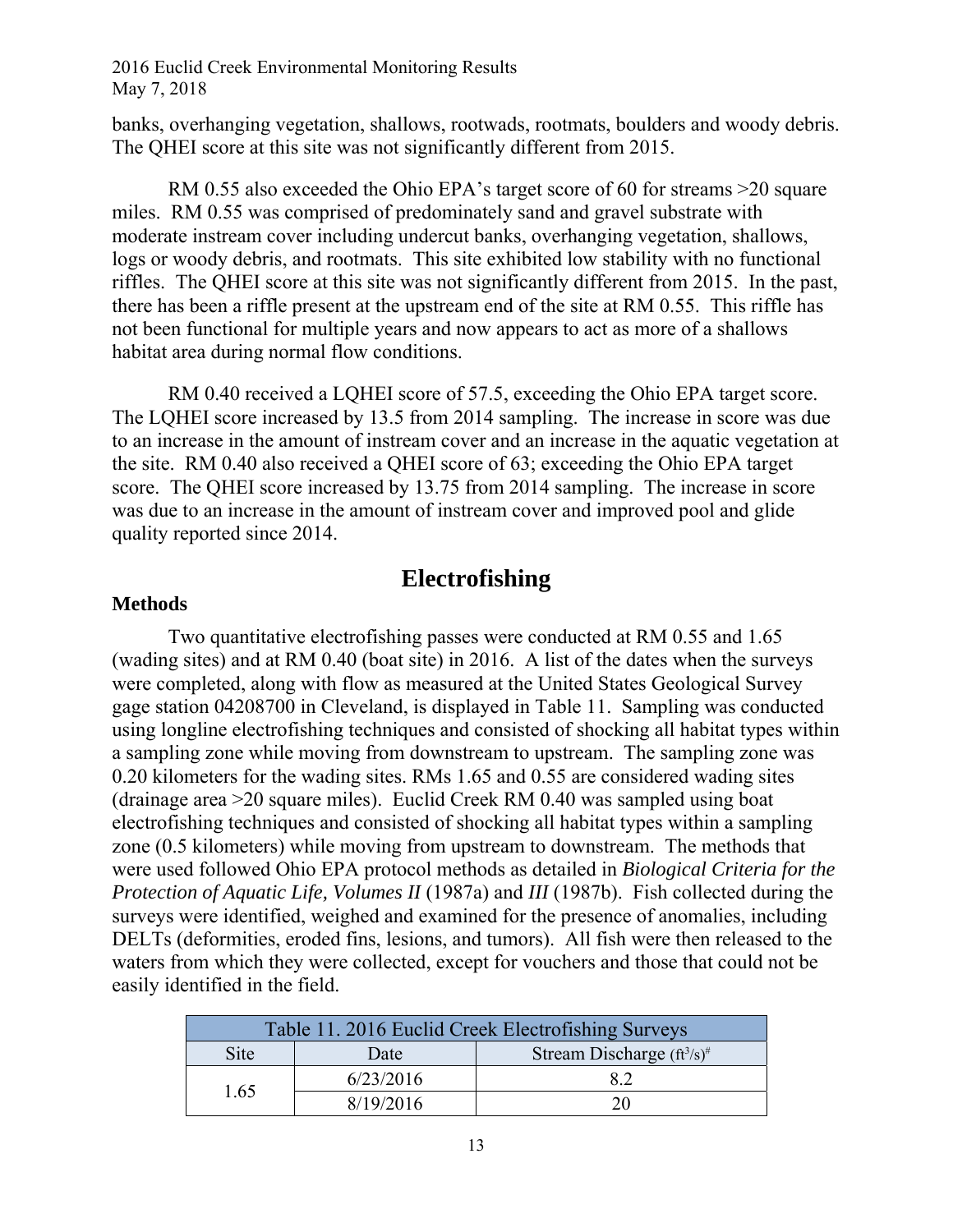| Table 11. 2016 Euclid Creek Electrofishing Surveys                                          |           |    |  |  |
|---------------------------------------------------------------------------------------------|-----------|----|--|--|
| 0.55                                                                                        | 6/23/2016 | 82 |  |  |
|                                                                                             | 8/19/2016 | 20 |  |  |
| 0.40                                                                                        | 6/30/2016 | 58 |  |  |
|                                                                                             | 8/26/2016 | 18 |  |  |
| # Approved flow data obtained from USGS 04208700 Euclid Creek flow gauge in Cleveland, Ohio |           |    |  |  |

 The electrofishing results for each pass were compiled and utilized to evaluate fish community health through the application of two Ohio EPA indices, the Index of Biotic Integrity (IBI) and the Modified Index of Well-Being (MIwb). The IBI incorporates 12 community metrics representing structural and functional attributes. The structural attributes are based upon fish community aspects such as fish numbers and diversity. Functional attributes are based upon fish community aspects such as feeding strategies, environmental tolerances, and disease symptoms. These metrics are individually scored by comparing the data collected at the survey site with values expected at reference sites located in a similar geographical region. The maximum possible IBI score is 60 and the minimum possible score is 12. The summation of the 12 individual metrics scores provides a single-value IBI score, which corresponds to a narrative rating of *Exceptional, Good, Marginally Good, Fair, Poor* or *Very Poor*. RM 0.40 was also evaluated using the lacustuary IBI (LIBI), due to its location near the mouth of the river. The 12 metrics utilized for wading and lacustuary sites are listed in Table 12.

| Table 12. IBI Metrics                 |                                          |  |  |  |  |
|---------------------------------------|------------------------------------------|--|--|--|--|
| Wading                                | Lacustuary                               |  |  |  |  |
| <b>Total Number of Native Species</b> | <b>Total Number of Native Species</b>    |  |  |  |  |
| Number of Darter species              | Number of Benthic Species                |  |  |  |  |
| Number of Sunfish Species             | Number of Sunfish Species                |  |  |  |  |
| Number of Sucker Species              | Number of Cyprinid Species               |  |  |  |  |
| Number of Intolerant Species          | Percent of Phytophilic<br>Individuals    |  |  |  |  |
| <b>Percent Tolerant Species</b>       | Percent of Top Carnivores                |  |  |  |  |
| Percent Omnivores                     | Number of Intolerant Species             |  |  |  |  |
| Percent Insectivores                  | Percent of Omnivores                     |  |  |  |  |
| Percent Top Carnivores                | Percent of Non-indigenous<br>Individuals |  |  |  |  |
| Percent Simple Lithophils             | Percent of Tolerant Individuals          |  |  |  |  |
| <b>Percent DELT Anomalies</b>         | Percent with DELT Anomalies              |  |  |  |  |
| Number of Fish                        | Number of Fish                           |  |  |  |  |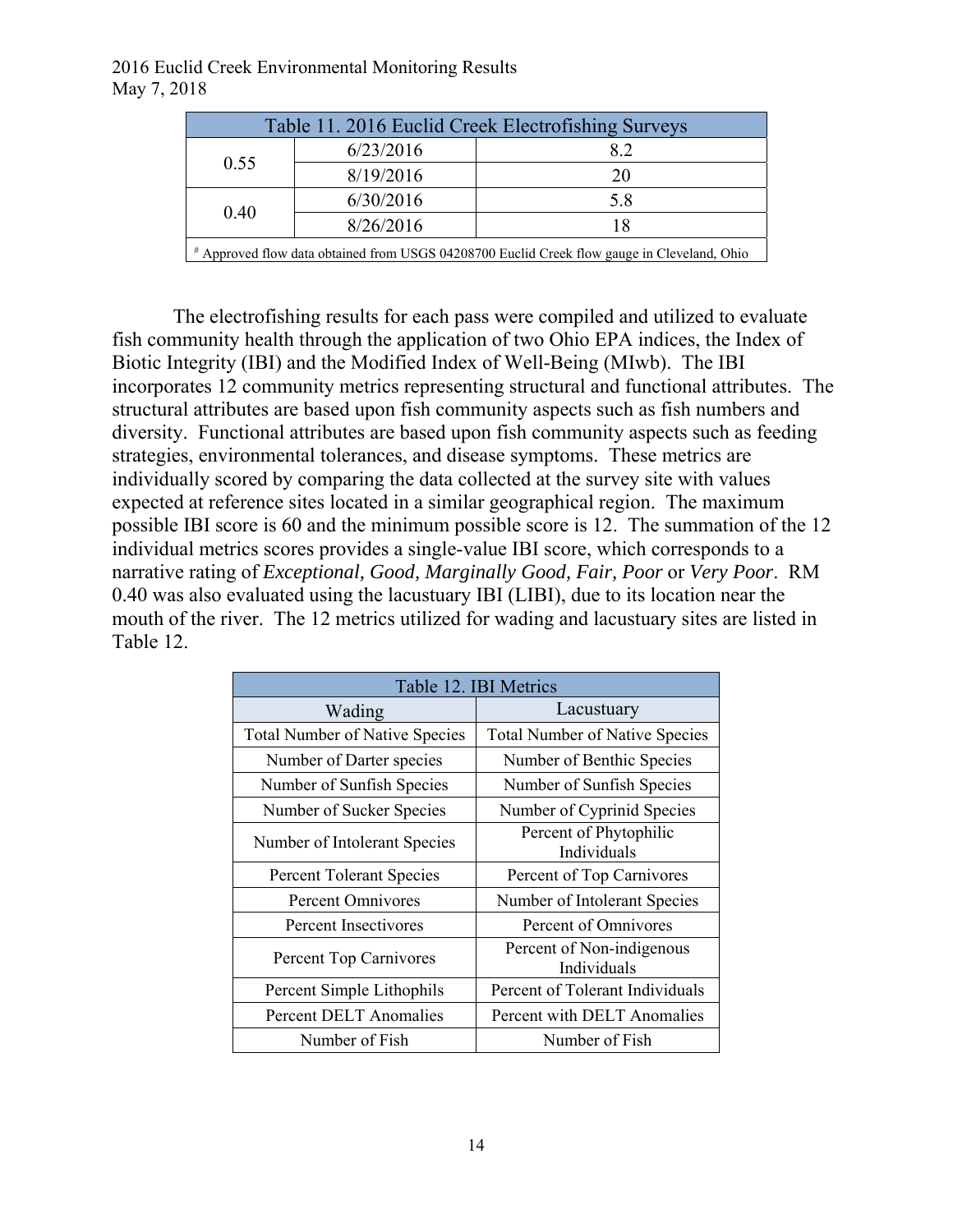The second fish index utilized by Ohio EPA is the Modified Index of Well-being (MIwb). The MIwb, Formula 3 below, incorporates four fish community measures: numbers of individuals, biomass, and the Shannon Diversity Index (H) (Formula 4 below) based on numbers and weight of fish. The MIwb is a result of a mathematical calculation based upon the formula.

Formula 3:  $Mlwb = 0.5 lnN + 0.5 lnB + \overline{H}(No.) + \overline{H}(Wt.)$ 

- $N =$  Relative numbers of all species excluding species designated as highly tolerant, hybrids, or exotics
- $B$  = Relative weights of all species excluding species designated as highly tolerant, hybrids, or exotics

 $\overline{H}(No.)$  = Shannon Diversity Index based on numbers

 $\overline{H}(Wt)$  = Shannon Diversity Index based on weight

Formula 4:

| $\overline{H} = -\sum \left[ \left( \frac{n_i}{N} \right) log_e \left( \frac{n_i}{N} \right) \right]$ |
|-------------------------------------------------------------------------------------------------------|
|-------------------------------------------------------------------------------------------------------|

 $n_i$  = Relative numbers or weight of species

 $N =$  Total number or weight of the sample

An MIwb score ≥ 7.9 (*Good*) is in attainment of the WWH biocriterion for wading sites in the EOLP ecoregion. An MIwb score of 7.4 (*Marginally Good*) is also in attainment, as it is considered non-significant departure ( $\leq 0.5$  MIwb units) from the criterion. An MIwb score of ≥ 8.6 (*Marginally Good*) is in attainment of the proposed interim lacustuary biocriterion for boat sites in the EOLP ecoregion.

### **Results and Discussion**

RM 1.65 was in non-attainment of the WWH biocriteria and received an average IBI score of 25 and an average MIwb score of 4.9. The IBI metrics that received the highest scores (5) were for the Proportion of Omnivores, Proportion of Simple Lithophils, and Proportion with DELT Anomalies for both passes. The majority of the remainder of the metrics received the lowest score (1), with a majority of the fish collected being highly tolerant to pollution such as common white sucker (*Catostomus commersonii*), blacknose dace (*Rhinicthys atratulus*), and creek chub (*Semotilus atromaculatus*). The low score at this site may be due to the East 185<sup>th</sup> Street dam located at RM 1.50, which acts as a migration barrier preventing upstream fish passage. Therefore, attainment of the fish biocriteria at this site may never be achievable unless the dam is removed. Other contributing factors such as CSO discharges, improper connections, and urban runoff may be negatively impacting the fish community at this site as well.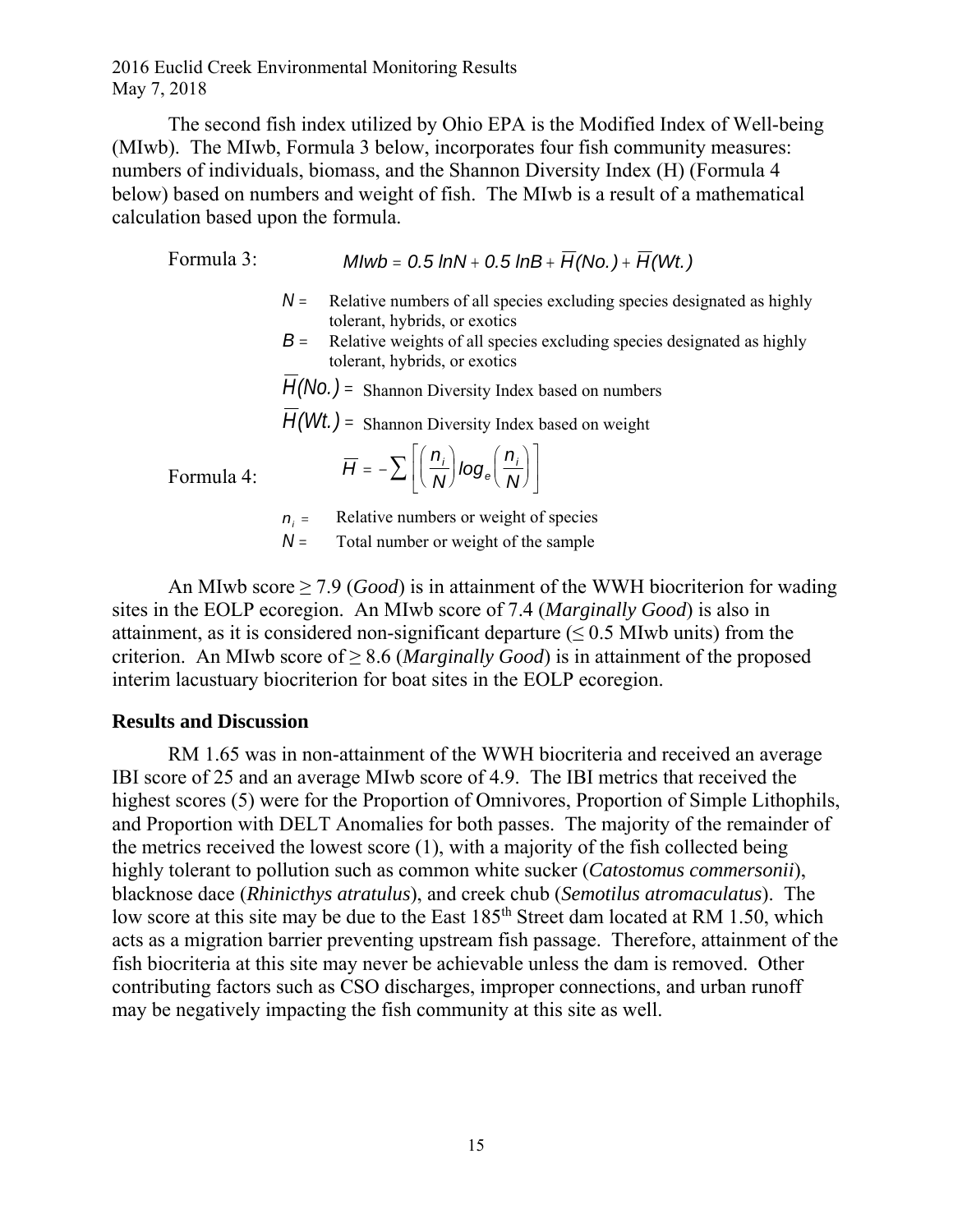RM 0.55 met the MIwb biocriterion for the first pass and received an average MIwb score of 8.0 (*Good*) and an average IBI score of 35 (*Marginally Good*), which is in non-significant departure of the WWH biocriterion. Collections from the two passes consisted of five species of fish that are moderately intolerant to pollution: golden redhorse (*Moxostoma erythrurum*), silver redhorse (*Moxostoma anisurum*), sand shiner (*Notropis stramineus*), smallmouth bass (*Micropterus dolomieu*), and northern logperch darter (*Percina caprodes*). The IBI metrics that received the highest scores (5) for both passes was the Number of Native Species, Number of Sucker Species, and Proportion of DELT Anomalies. Both passes also consisted of a higher number of native species and a higher number of sucker species as compared to sampling in 2015; these contributed to the increase in average IBI score of 3 points (Table 13).

| Table 13. 2016 Euclid Creek IBI & MIwb Results                                                                    |            |           |            |      |  |  |
|-------------------------------------------------------------------------------------------------------------------|------------|-----------|------------|------|--|--|
| Site                                                                                                              | Type       | Date      | <b>IBI</b> | MIwb |  |  |
|                                                                                                                   | Wading     | 6/23/16   | 26         | 4.5  |  |  |
| RM 1.65                                                                                                           |            | 8/19/2016 | 24         | 5.2  |  |  |
| RM 0.55                                                                                                           | Wading     | 6/23/2016 | 36         | 8.2  |  |  |
|                                                                                                                   |            | 8/19/2016 | 34         | 7.8  |  |  |
| <b>RM 0.40</b>                                                                                                    | Boat       | 6/30/2016 | 26         | 7.7  |  |  |
|                                                                                                                   |            | 8/26/2016 | 22         | 7.5  |  |  |
| <b>RM 0.40</b>                                                                                                    | Lacustuary | 6/30/2016 | 27         | 7.7  |  |  |
|                                                                                                                   |            | 8/26/2016 | 20         | 7.5  |  |  |
| IBI criteria wading $\geq$ 38, boat $\geq$ 40; MIwb criteria wading $\geq$ 7.9, boat $\geq$ 8.7                   |            |           |            |      |  |  |
| $Bold = meets biocriterion$                                                                                       |            |           |            |      |  |  |
| Italics=Non-significant departure [IBI wading $\geq$ 34, boat $\geq$ 36; MIwb wading $\geq$ 7.4, boat $\geq$ 8.2] |            |           |            |      |  |  |
| *=Lacustuary Proposed Interim Criteria IBI ≥42; MIwb ≥8.6                                                         |            |           |            |      |  |  |

RM 0.40 was evaluated for the IBI and received an average score of 24 (*Poor*). The IBI score remains unchanged from the 2014 score. RM 0.40 received an average MIwb score of 7.6 (*Fair*). The MIwb has increased since 2014, indicating that there may be small improvements in fish density and diversity at RM 0.40. More than fifty-percent of the catch from both passes were species defined as highly pollution tolerant. Additionally, no intolerant species or round-bodied sucker species were collected during either of the passes contributing to the non-attainment of the biocriterion.

The proposed interim criterion for the LIBI is ≥42 (*Good*) and RM 0.40 received an average LIBI score of 24 (*Poor*). The highest scoring metrics at RM 0.40 were Number of Native Species, Number of Cyprinid Species and Number of Phytophilic Individuals. Twenty-five-percent of the catch in the first pass and fifteen-percent of the second pass was comprised of phytophilic fish (fish that spawn on vegetation). These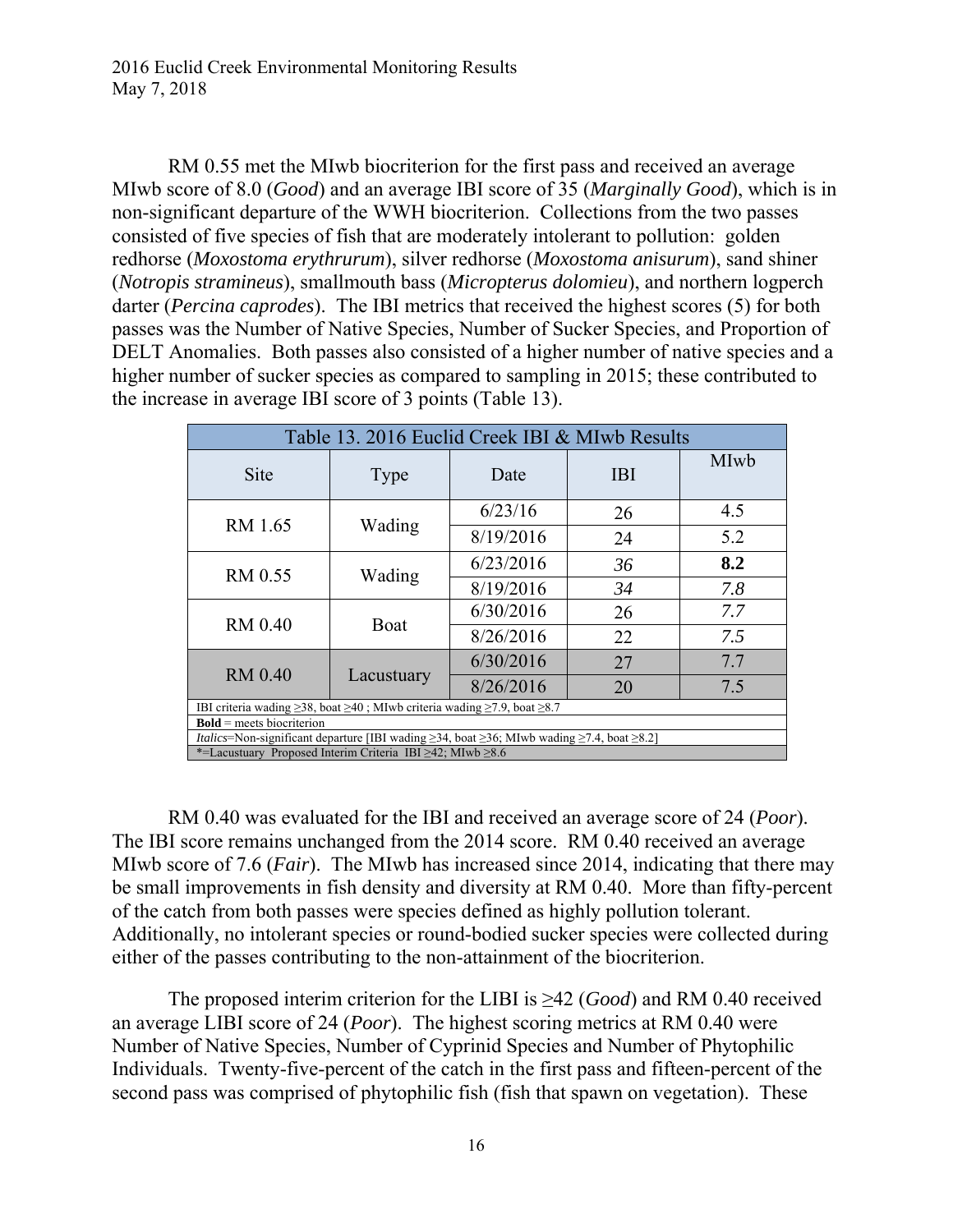species include golden shiner (*Notemigonus crysoleucas*), largemouth bass (*Micropterus salmoides*), pumpkinseed sunfish (*Lepomis gibbosus*) and yellow perch (*Perca flavescens*). This site was evaluated post-restoration in 2014 using the LIBI and received a score of 24. The LIBI score remains unchanged from 2014, indicating no significant improvement in fish biology at this site. During NEORSD's 2010 pre-restoration monitoring, RM 0.20 (located within the restoration zone) obtained an average LIBI score of 36 (*Fair*), also failing to meet the proposed biocriterion. Continued biological monitoring at this site is important in order to evaluate the long-term effectiveness of the habitat improvements made.

RMs 1.65 and 0.55 have been evaluated for fish since as early as 2007 in order to determine the impact that NEORSD-owned CSOs may have on downstream biological communities. In 2016, RM 0.55 scored higher than the upstream site; however, again, this is most likely due to the East 185th Street dam that is impeding fish movement upstream. Historical IBI data on Euclid Creek at RM 1.65 shows consistent scoring, again possibly attributable to the dam that may be preventing a diverse and healthy fish community at these sites (Table 14 and Figure 3). RM 0.55 has shown an overall increase in scoring, with 2014 being the highest ever IBI score and 2016 being the highest MIwb score for the site since NEORSD began conducting sampling.

| Table 14. 2007 - 2016 Euclid Creek Average IBI & MIwb Scores |            |      |            |      |  |
|--------------------------------------------------------------|------------|------|------------|------|--|
|                                                              | RM 1.65    |      | RM 0.55    |      |  |
| Year                                                         | <b>IBI</b> | MIwb | <b>IBI</b> | MIwb |  |
| 2007                                                         | 25         | 5.2  | 27         | 7.4  |  |
| 2008                                                         | 23         | 6.2  | 28         | 7.4  |  |
| 2009                                                         | 24         | 6.2  | 28         | 6.9  |  |
| 2010                                                         | 25         | 5.5  | 26         | 6.6  |  |
| 2011                                                         | 25         | 4.9  | 26         | 6.8  |  |
| 2012                                                         | 27         | 6.2  | 31         | 7.6  |  |
| 2013                                                         | 28         | 5.6  | 32         | 7.3  |  |
| 2014                                                         | 24         | 4.9  | 36         | 7.0  |  |
| 2015                                                         | 25         | 5.4  | 32         | 6.9  |  |
| 2016                                                         | 25         | 4.9  | 35         | 8.0  |  |

**Bold indicates nonsignificant departure of WWH biocriterion**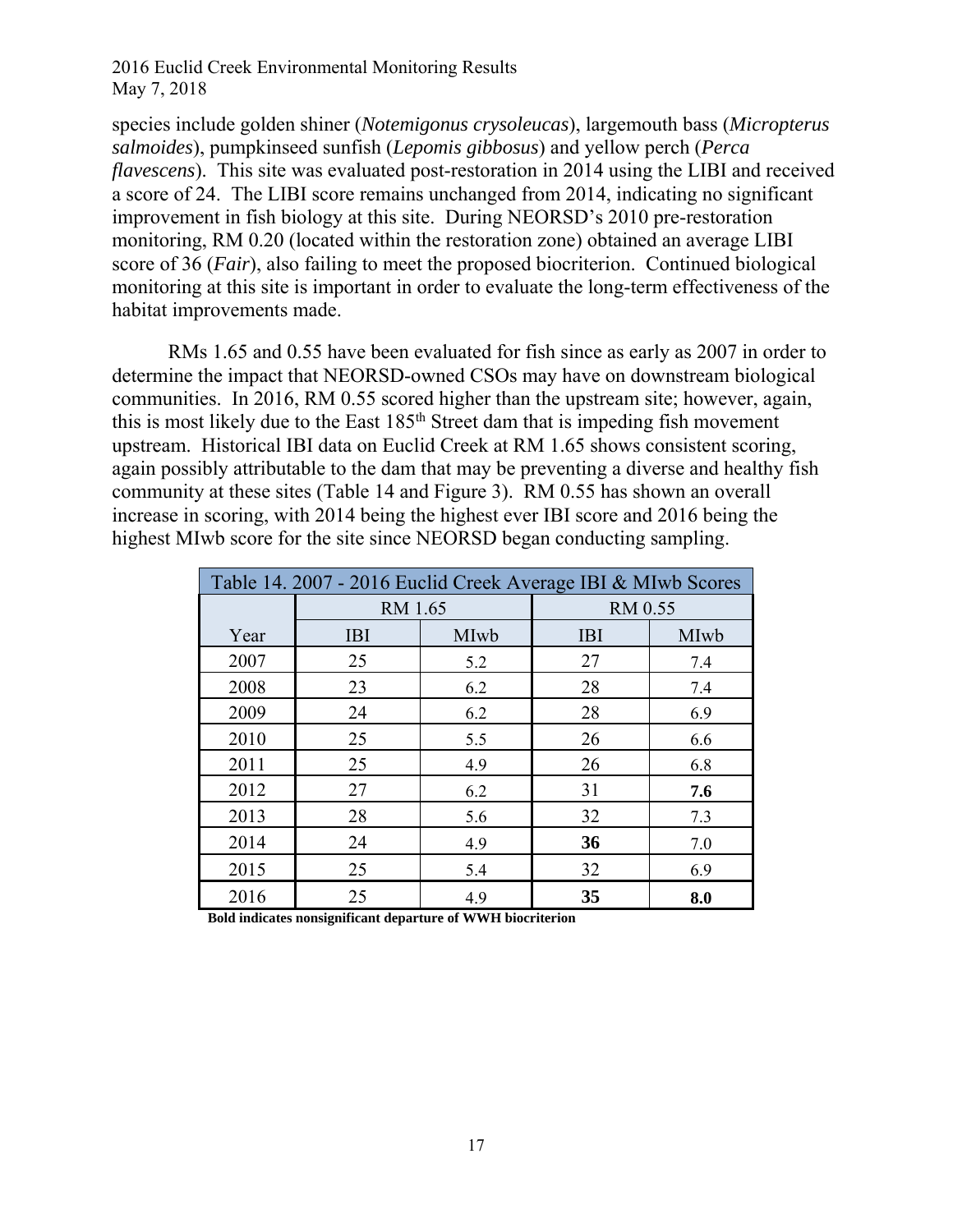

In 2016, RM 1.65 was in non-attainment of the WWH biocriteria for IBI and MIwb. RM 0.40 within the restoration area was also in non-attainment of the WWH biocriteria for LIBI , IBI and MIwb. Euclid Creek RM 0.55 was in non-significant departure of the WWH MIwb biocriteria for IBI and MIwb. This is the first year that RM 0.55 has been in full-attainment of the WWH biocriteria for fish since sampling began in 2007.

## **Macroinvertebrate Sampling**

#### **Methods**

Macroinvertebrates were sampled quantitatively using modified Hester-Dendy (HD) samplers in conjunction with a qualitative assessment of Ephemeroptera (mayfly), Plecoptera (stonefly) and Trichoptera (caddisfly), also referred to as EPT taxa, inhabiting available habitats at the time of HD retrieval. Sampling was conducted at RMs 1.65, 0.55, and 0.40. The sampling at RM 0.40 consisted of two HDs; one HD placed in the stream channel and one HD in the south end of the restored wetland area. Methods for sampling followed the Ohio EPA's Biological Criteria for the Protection of Aquatic Life, Volume III (1987b). The recommended period for HDs to be installed is six weeks.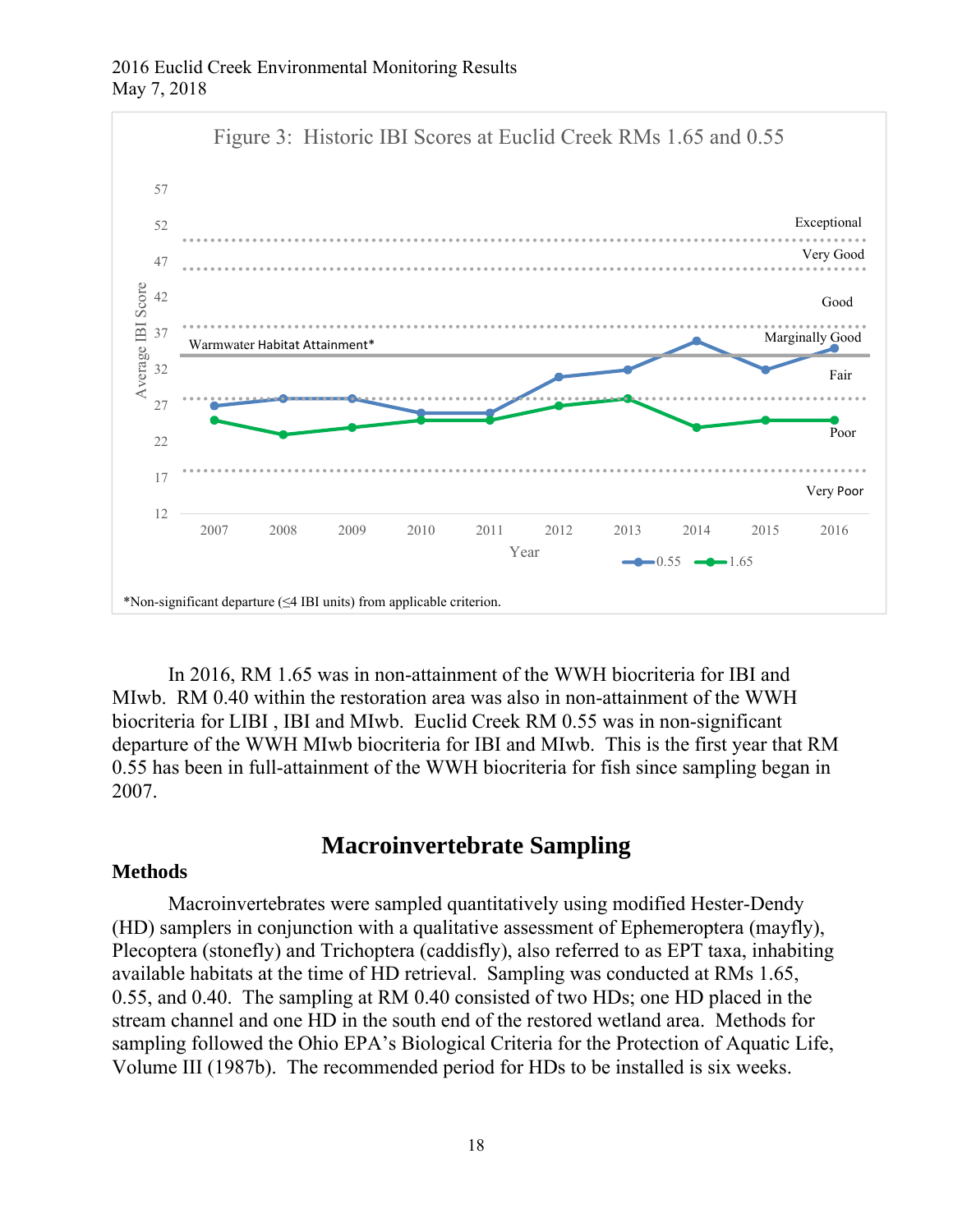The macroinvertebrate samples were sent to Third Rock Consulting of Lexington, Kentucky, for identification and enumeration. Specimens were identified to the lowest practical taxonomic level as defined by the Ohio EPA (1987b). Lists of the species collected during the quantitative and qualitative sampling at each site are available upon request from the WQIS Division.

The overall aquatic macroinvertebrate community in the stream was evaluated using Ohio EPA's Invertebrate Community Index (ICI) (Ohio EPA 1987a). The ICI consists of ten community metrics (Table 15), each with four scoring categories. Metrics 1-9 are based on the quantitative sample, while Metric 10 is based on the qualitative EPT taxa. The total of the individual metric scores result in the overall score. This scoring evaluates the community against Ohio EPA's reference sites for each specific eco-region.

| Table 15. ICI Metrics                 |  |  |  |  |
|---------------------------------------|--|--|--|--|
| Total number of taxa                  |  |  |  |  |
| Number of mayfly taxa                 |  |  |  |  |
| Number of caddisfly taxa              |  |  |  |  |
| Number of dipteran taxa               |  |  |  |  |
| Percent mayflies                      |  |  |  |  |
| Percent caddisflies                   |  |  |  |  |
| Percent Tanytarsini midges            |  |  |  |  |
| Percent other diptera and non-insects |  |  |  |  |
| Percent tolerant organisms            |  |  |  |  |
| (as defined)                          |  |  |  |  |
| Number of qualitative EPT taxa        |  |  |  |  |

### **Results and Discussion**

In 2016, HDs were installed at Euclid Creek RM 1.65, 0.55 and 0.40 and all were retrieved along with a qualitative sampling at all sites. RM 1.65 was in attainment of the WWH ICI biocriterion; however, RM 0.55, and RM 0.40 were not (Table 16).

| Table 16, 2016 Euclid Creek Macroinvertebrate Results |                     |                      |                                                                                                                              |    |    |  |  |  |  |
|-------------------------------------------------------|---------------------|----------------------|------------------------------------------------------------------------------------------------------------------------------|----|----|--|--|--|--|
| River<br>Mile                                         | <b>ICI</b><br>Score | <b>LICI</b><br>Score | Total<br>Total<br>Total<br>Qualitative<br>Quantitative<br>Qualitative<br><b>EPT</b> Taxa<br>Taxa<br>Narrative Rating<br>Taxa |    |    |  |  |  |  |
| 1.65                                                  | 38                  |                      | Good                                                                                                                         | 33 | 26 |  |  |  |  |
| 0.55                                                  | 16                  |                      | Fair                                                                                                                         | 19 | 19 |  |  |  |  |
| 0.40                                                  | 20                  | 28                   | Fair                                                                                                                         | 23 | 32 |  |  |  |  |
| <b>Bold indicates attainment of WWH biocriterion</b>  |                     |                      |                                                                                                                              |    |    |  |  |  |  |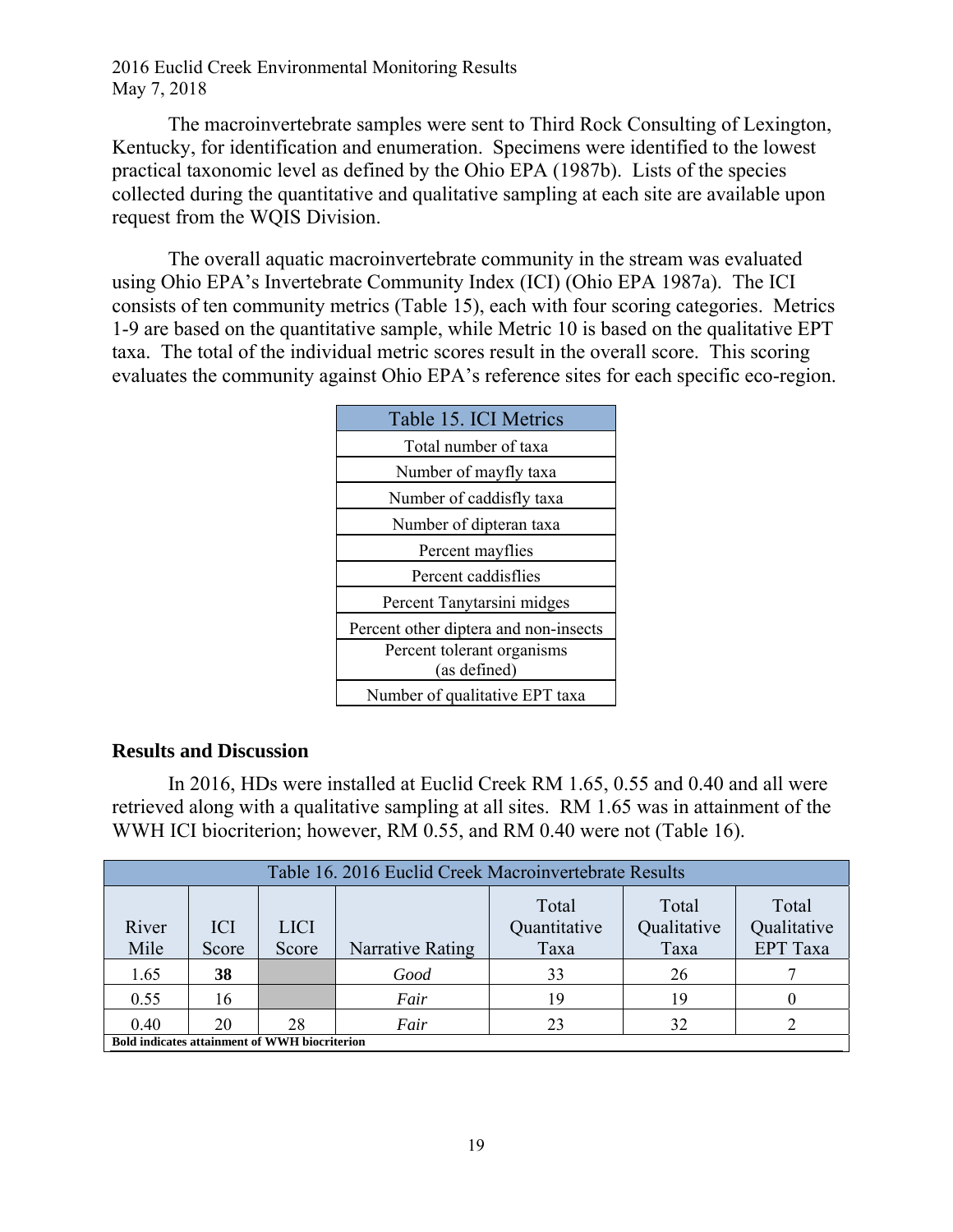RM 1.65 obtained the highest ICI score (38) in 2016 with a narrative rating of *Good.* The highest scoring metrics were Number of Caddisfly Taxa, Percent Caddisflies, Percent Tanytarsini Midges and Percent Tolerant Organisms. Additionally, five taxa collected were considered moderately intolerant of pollution. RM 1.65 has been sampled for macroinvertebrates since 2002 (Table 17). Of nine years of sampling, six of the years were in attainment of the WWH ICI biocriterion. This site received an ICI score of 36 in 2015. The reason the score increased in 2016 was due to the increase in the Percent Tanytarsini Midges from 2015 (Figure 4).

 RM 0.55 received ICI scores of 16 in 2016 with a narrative rating of *Fair.* The highest scoring metric was Percent Tanytarsini Midges and Percent Tolerant Organisms. RM 0.55 has been sampled for macroinvertebrates since 2002 (Table 17). Of these samples, two years were in attainment of the WWH ICI biocriterion. This site received a score of 34 in 2013 and 2014. The reason for the significant score decrease in 2015 and 2016 was due to a decrease in Total Number of Taxa, Number of Caddisfly Taxa, Percent Mayflies and Percent Caddisflies.

| Table 17. 2002-2016 Euclid Creek ICI Scores                     |                                               |         |  |  |  |
|-----------------------------------------------------------------|-----------------------------------------------|---------|--|--|--|
| Year                                                            | RM 1.65                                       | RM 0.55 |  |  |  |
| 2002                                                            |                                               | 25      |  |  |  |
| 2003                                                            |                                               | 26      |  |  |  |
| 2004                                                            |                                               | 14      |  |  |  |
| 2005                                                            |                                               | 16      |  |  |  |
| 2006                                                            |                                               | 24      |  |  |  |
| 2007                                                            | 26                                            | 22      |  |  |  |
| 2008                                                            | 26                                            | 12      |  |  |  |
| 2009                                                            | 38                                            | 24      |  |  |  |
| 2010                                                            | 42<br>18                                      |         |  |  |  |
| 2011                                                            | 36<br>24                                      |         |  |  |  |
| 2012                                                            | 36                                            | 24      |  |  |  |
| 2013                                                            | Fair                                          | 34      |  |  |  |
| 2014                                                            | 30                                            | 34      |  |  |  |
| 2015                                                            | 36                                            | 18      |  |  |  |
| 2016                                                            | 38                                            | 16      |  |  |  |
| Bold indicates attainment of WWH biocriterion                   |                                               |         |  |  |  |
| Italics indicates non-significant departure of WWH biocriterion |                                               |         |  |  |  |
| --Macroinvertebrates not evaluated                              |                                               |         |  |  |  |
|                                                                 | HD not collected; qualitative assessment only |         |  |  |  |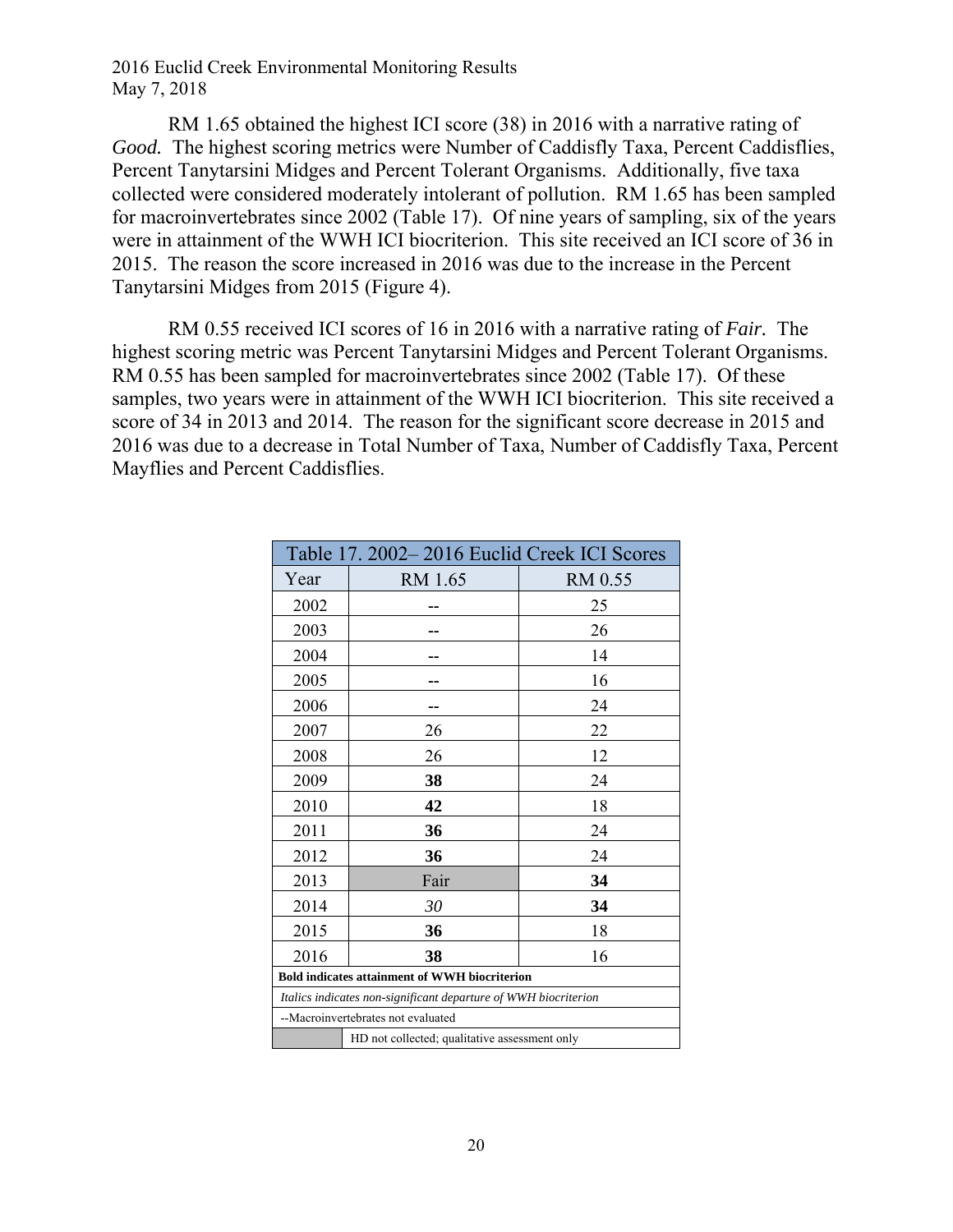

At RM 0.40, the LICI score was calculated at 28 (*Fair*), failing to meet the proposed interim criterion of 34. The HD at RM 0.40 was comprised of 23 taxa and had one metric, Percent Collector-Gatherer Taxa, receive the highest score of 6. One species collected, *Chimarra aterrima*, is moderately intolerant to pollution. RM 0.40 also exhibited a high Percent Diptera and Non-Insects and a high Dipteran Abundance. While the LICI score at this site decreased from 52 in 2014, the number of organisms present on the HD were found to have increased by greater than three-fold. There was a decrease in the stream velocity over the HD as compared to the sampling in 2014 at this site. A minimum stream velocity of 0.30 feet per second has been demonstrated to have a high influence on macroinvertebrate populations second only to water chemistry (DeShon, 1995). The flow in 2016 at the time of collection was 0.23 feet per second as compared to the 2014 flow velocity of 0.53 feet per second. This decrease in flow may have contributed to the decrease in the LICI score. Similarly, there was a decrease in ICI score at RM 0.40 from 2014. The ICI decreased by 18 during this time. The decrease in ICI and LICI scores was due to a decrease in both Total Quantitative and Qualitative (EPT) Taxa, Total Sensitive Taxa, and Percent Tolerant Organisms.

 The wetland area at RM 0.40 was also assessed for macroinvertebrates. The ICI and LICI are not intended to be used in wetland areas due to a general lack of flow and different habitat conditions. Instead, specific characteristics of the macroinvertebrate community were examined to determine if the wetland was functioning as intended. One of the goals for the restoration project was to increase the number of filter-feeding midges (*Dicrotendipes neomodestus*, *Paratendipes albimanus*, *Tanytarsus glabrescens grp*. and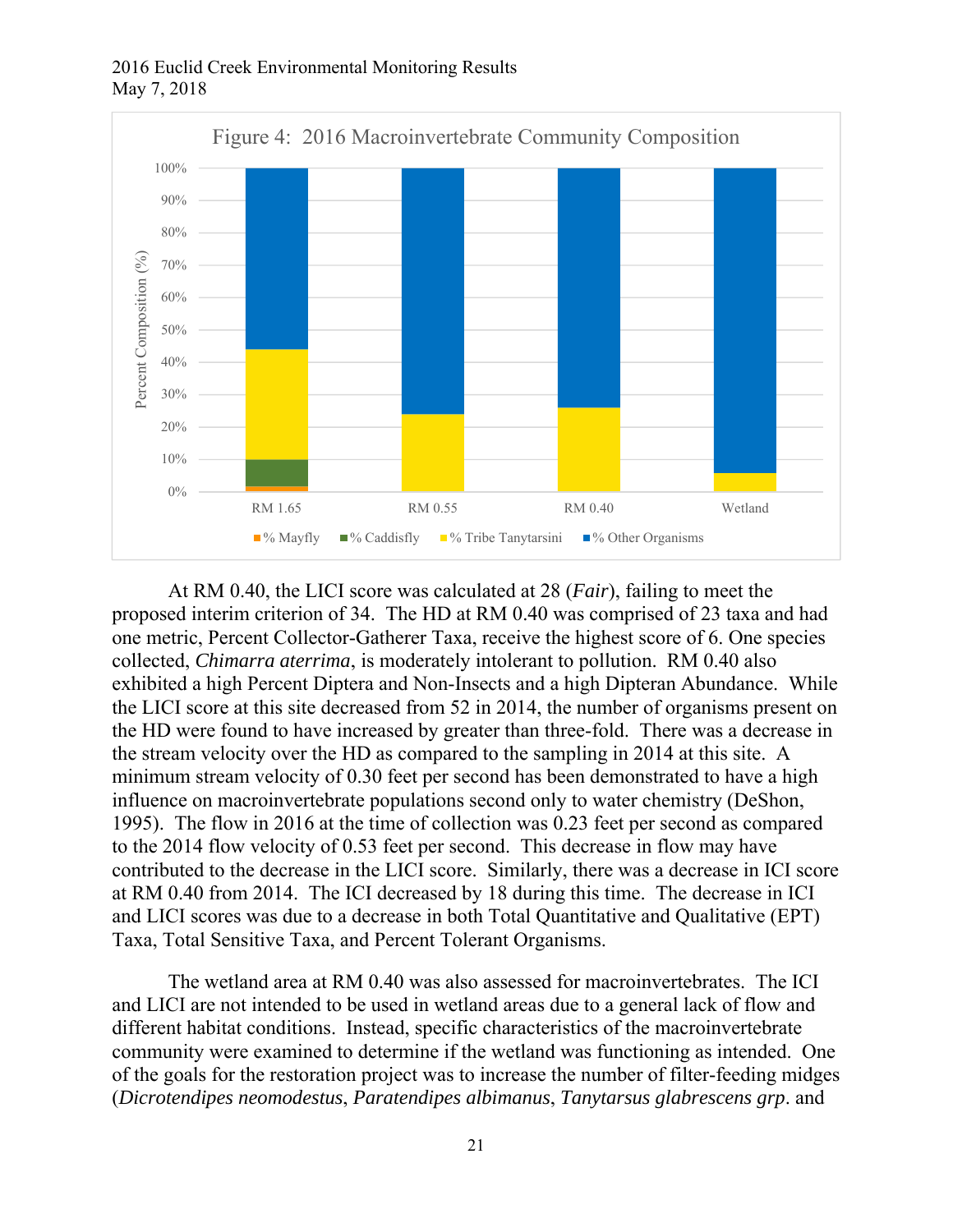*Paratanytarsus*) in the wetland area (Riverworks, 2013). In 2016, only 5.8% of the total organisms collected on the HD that was installed there belonged to one of those four taxa, which was significantly lower than both the project goal and the adjacent stream area (65.6% of total organisms collected). The total number of taxa collected in the wetland was 45, which was similar to what was found in the stream. The dominant organisms, however, were Oligochaeta and *Dicrotendipes simpsoni*, two pollution-tolerant collectorgatherers. Although DO was not collected in the wetland area, low oxygen levels may be present there, especially during low-flow conditions in the summer, based on the types and number of macroinvertebrates collected.

RMs 1.65 and 0.55 have been evaluated for macroinvertebrates since as early as 2002 to help determine the impact that NEORSD-owned CSOs may have on downstream biological communities (Table 17 and Figure 5). In 2016, RM 1.65 was in attainment and RM 0.55 was not in attainment of the WWH ICI biocriterion; therefore, NEORSDowned CSOs may have had a negative impact on the health of the macroinvertebrate community in 2016. However, other factors may have also had an influence on the score. At RM 0.55 in 2015 and 2016, the HD was in a different location during the sampling, which may account for some of the difference in scores from 2014. Furthermore, the flow regime at RM 0.55 has been in an alternating state potentially due to the wetland restoration downstream. There is no longer a functional riffle within the site and this may be causing changes within the macroinvertebrate populations. The flow over the HD in 2016 was measured at 0.08 feet per second when the HD was installed and 0.33 feet per second when the HD was removed. Flow less than 0.30 feet per second is considered inadequate for proper sampling and may have also influenced the colonization of the HD. Additionally, it was noted on the field sheet that the some of the HD blocks were partially buried. This would impede proper colonization of the HD and was a result of the sand sediment present at this site. Furthermore, the site location is within a recreational park and has the potential to be disturbed by visitors. Additionally, there are known illicit connections that discharge to Euclid Creek near RM 0.55. Furthermore, RM 0.55 is considered to have lacustuary influences. These influences may have an impact on the macroinvertebrate populations contributing to the non-attainment of the WWH ICI biocriterion. Sampling of RM 0.55 and 1.65 will be conducted again in 2017. This will help determine if the low ICI score at RM 0.55 in 2015 and 2016 is a trend.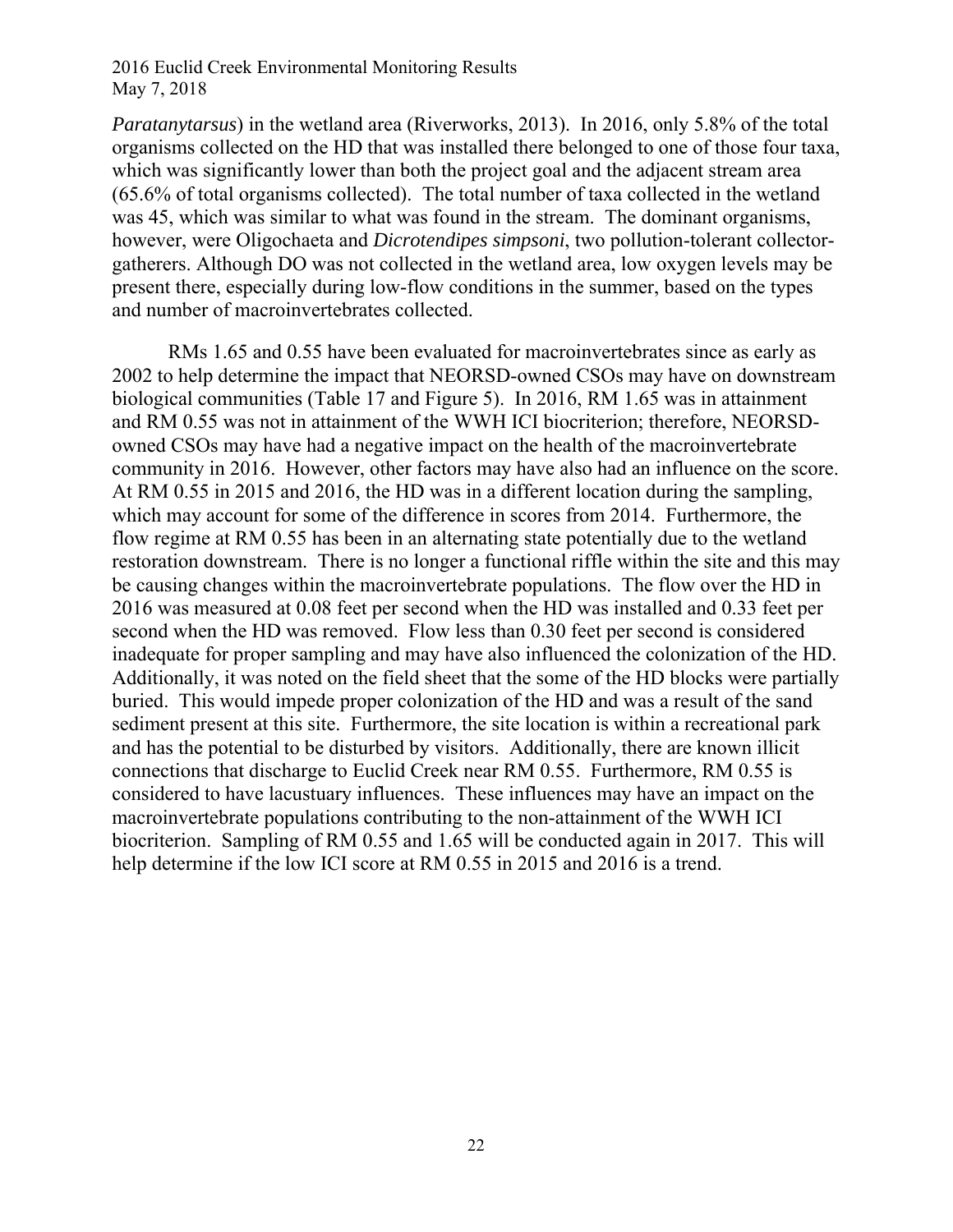

## **Conclusions**

The results of NEORSD's water chemistry sampling, habitat assessments, and fish and benthic macroinvertebrate community surveys indicate that the Euclid Creek watershed may be impacted by a variety of aquatic habitat limitations and environmental stressors, as mentioned previously. Biological assessments that were conducted at all three sites showed non or partial attainment of WWH biological criteria (Table 18). The East 185th dam, located downstream of RM 1.65, is inhibiting fish migration to the upper reaches of the watershed. This may account for RM 1.65 being in attainment for the macroinvertebrate community assessment, but being in non-attainment for the fish community assessments. There is sufficient habitat at all three sites to support a robust fish community. Water chemistry results at all sites exhibited exceedances for *E. coli*, an indicator of sewage contamination. Potential sources of pollution include illicit discharges, CSO discharges and urban runoff. This contamination may be responsible for the non-attainment of RM 0.1.65 and 0.40 and may also be negatively impacting RM 0.55.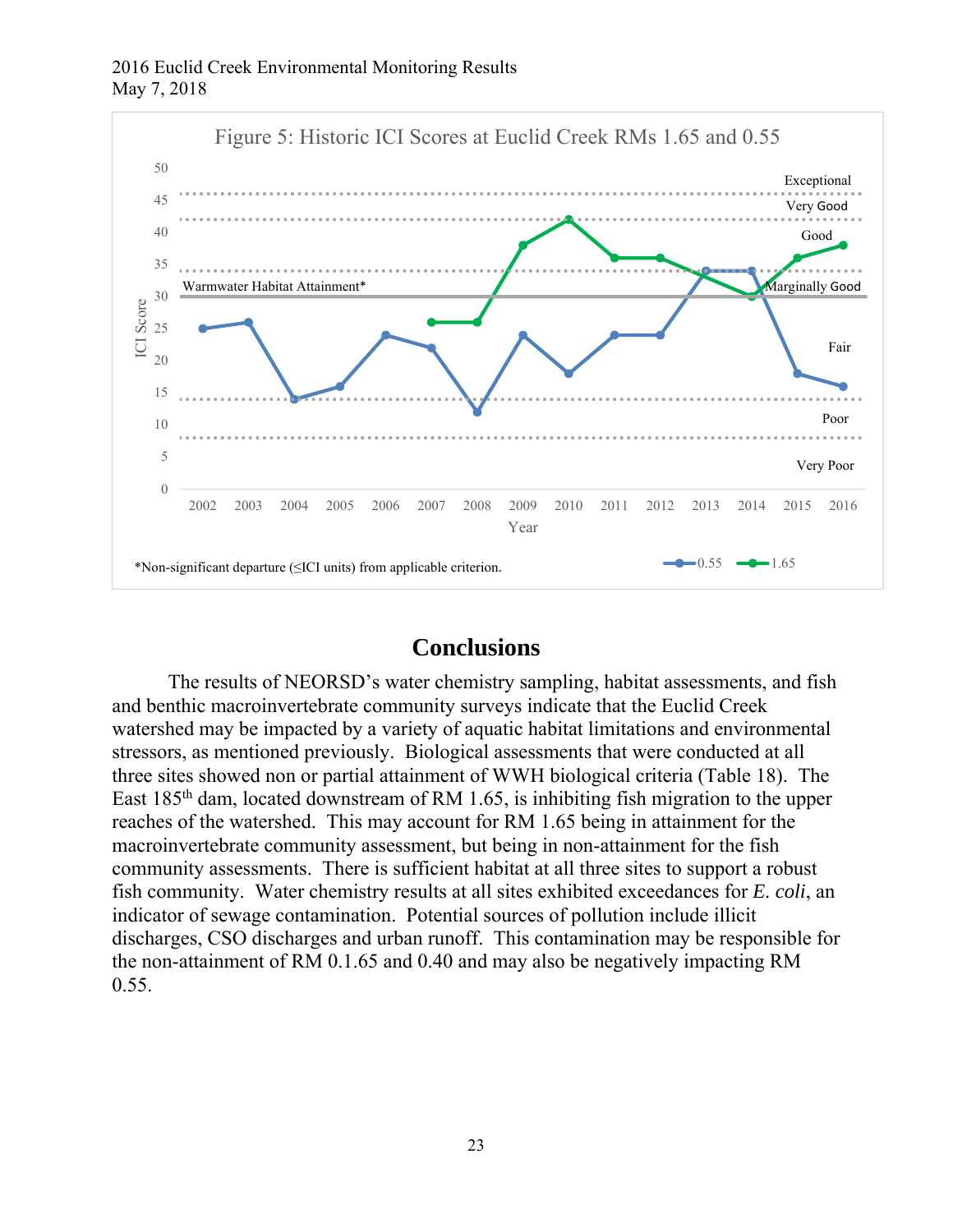| Table 18. 2016 Euclid Creek Survey Results                                               |                                                    |                                                      |                                                          |                                           |                                                  |                                     |  |
|------------------------------------------------------------------------------------------|----------------------------------------------------|------------------------------------------------------|----------------------------------------------------------|-------------------------------------------|--------------------------------------------------|-------------------------------------|--|
| River<br>Mile                                                                            | Aquatic Life<br>Use<br>Attainment<br><b>Status</b> | Average<br><b>IBI</b> Score<br>(Narrative<br>Rating) | Average<br><b>MIwb</b><br>Score<br>(Narrative<br>Rating) | <b>ICI</b> Score<br>(Narrative<br>Rating) | <b>QHEI</b><br>Score<br>(Narrativ<br>$e$ Rating) | <b>Water Quality</b><br>Exceedances |  |
| 1.65                                                                                     | <b>NON</b>                                         | 25<br>Poor                                           | 4.9<br>Poor                                              | 38<br>Good                                | 77.75<br>Excellent                               | E. coli                             |  |
| 0.55                                                                                     | <b>PARTIAL</b>                                     | 35<br>Marginally<br>Good                             | 8.0<br>Good                                              | 16<br>Fair                                | 65.25<br>Good                                    | E. coli                             |  |
| 0.40                                                                                     | <b>NON</b>                                         | 24<br>Poor                                           | 7.6<br>Fair                                              | 20<br>Fair                                | 63<br>Good                                       | E. coli                             |  |
| 0.40<br>Lacustuary                                                                       | <b>NON</b>                                         | 24<br>Poor                                           | 7.6<br>Fair                                              | 28<br>Fair                                | 57.5<br>Good                                     | E. coli                             |  |
| WWH biocriterion attainment: IBI score of 38; MIwb score of 7.9; ICI score of 34         |                                                    |                                                      |                                                          |                                           |                                                  |                                     |  |
| Non-significant departure: $\leq$ 4 IBI units; $\leq$ 0.5 MIwb units; $\leq$ 4 ICI units |                                                    |                                                      |                                                          |                                           |                                                  |                                     |  |
| Lacustuary criteria for LOHEI, LIBI, and LICI                                            |                                                    |                                                      |                                                          |                                           |                                                  |                                     |  |

One of the objectives of this study was to determine the impact of NEORSDowned CSOs on the downstream biological community at RM 0.55. Macroinvertebrate assessments at RM 0.55 showed that the benthic community was not meeting the WWH ICI biocriterion, but this site has only met the criteria twice in 14 years of sampling. RM 1.65, which is located upstream of NEORSD-owned CSOs, was in attainment of the WWH ICI biocriterion. Additionally, a restoration project was recently completed at RM 0.40 and was anticipated to increase the overall health of lower Euclid Creek. It is recommended that further fish assessments at RM 0.40 continue in order to monitor attainment status as the site has time to further stabilize.

Overall, the water quality status of the Euclid Creek watershed is fair. Many of the sites may be negatively impacted by sources of pollution associated with bacteriological contamination from CSO discharges, improper connections, failing septic systems, and urban runoff. Moreover, documented storm sewer bacteriological contamination in Cleveland and Euclid remains an issue. Until these problems are remediated, bacteriological contamination continues to be an important concern by NEORSD for Euclid Creek.

Future monitoring of Euclid Creek will be vital as current and proposed NEORSD capital improvement projects are anticipated to control the number of CSO discharges to Euclid Creek. The Tunnel Dewatering Pump Station and Euclid Creek Tunnel projects began in December 2010 and the Euclid Creek Pump Station project began in the fall of 2014 with an anticipated completion in the summer of 2017 for these projects. Further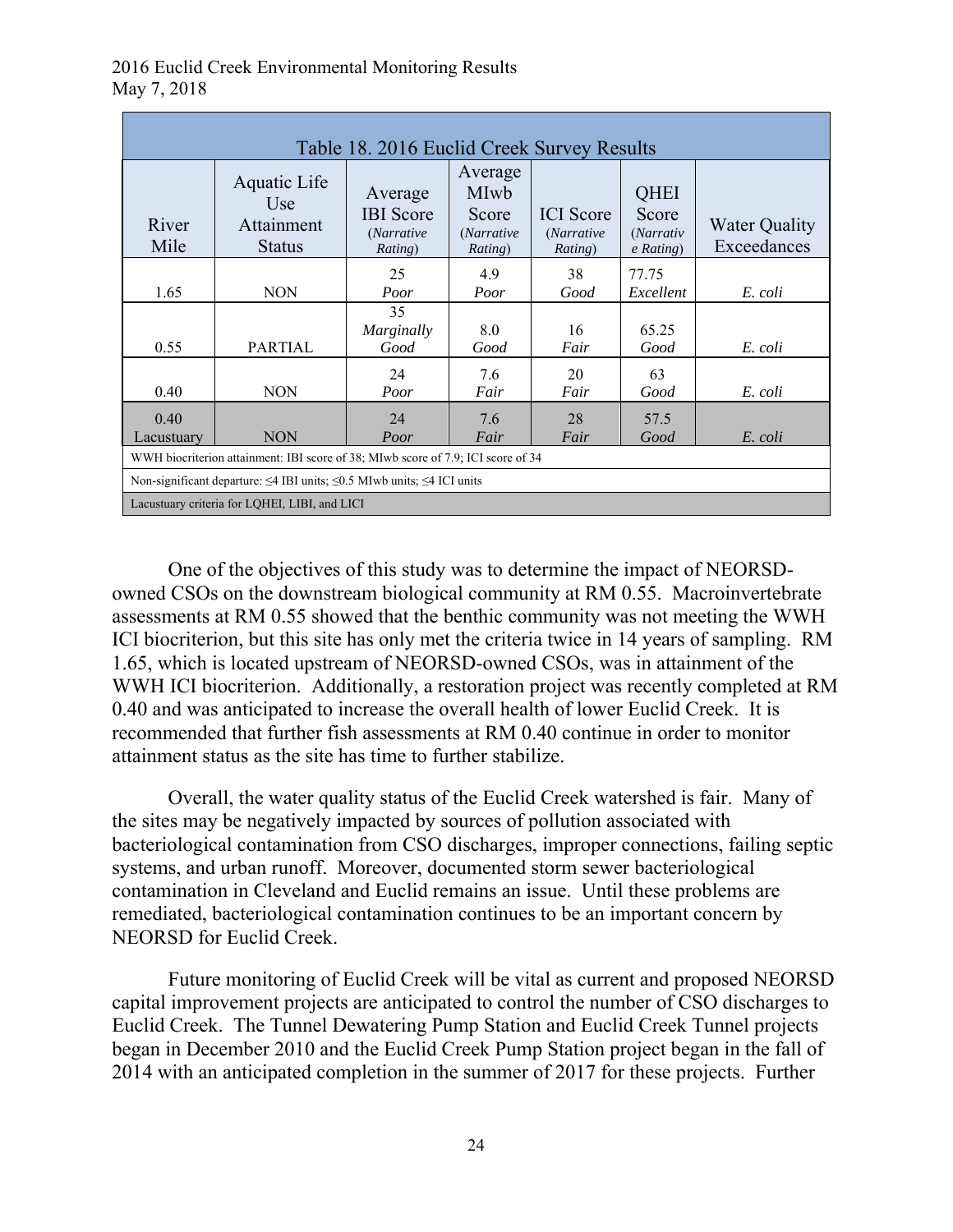sampling post-construction will help determine the effectiveness of the projects and any improvements on the water quality, habitat and biological communities in Euclid Creek.

# **Acknowledgments**

Field activities and report review completed by the following, except where otherwise noted:

Kelsey Amidon, Author Nya Aron Donna Friedman Seth Hothem Mark Matteson Mario Meany Denise Phillips John Rhoades Eric Soehnlen Nicole Velez

WQIS Interns: Lindsay Baker, Bryanna Boggan, James Ferritto, and Joseph Schiel.

Analytical Services Division – Completed analysis for all water chemistry sampling

## **References**

- DeShon, J. E. (1995). Development and Application of the Invertebrate Community Index (ICI). In W. Davis and T. Simon (Ed.), *Biological assessment and criteria, tools for water resource planning and decision making* (pp. 217-243). Boca Raton, FL: Lewis Publishers.
- McCabe, D.J. (2010). Rivers and Streams: Life in Flowing Water. *Nature Education Knowledge* 1(12):4.
- Ohio Environmental Protection Agency. (1987a). *Biological criteria for the protection of aquatic life: Volume II. Users manual for biological field assessment of Ohio surface waters.* Columbus, OH: Division of Water Quality Monitoring and Assessment. (Updated January 1988; September 1989; November 2006; August 2008).
- Ohio Environmental Protection Agency. (1987b). *Biological criteria for the protection of aquatic life: Volume III. Standardized biological field sampling and laboratory methods for assessing fish and macroinvertebrate communities.* Columbus, OH: Division of Water Quality Monitoring and Assessment. (Updated September 1989; March 2001; November 2006; and August 2008).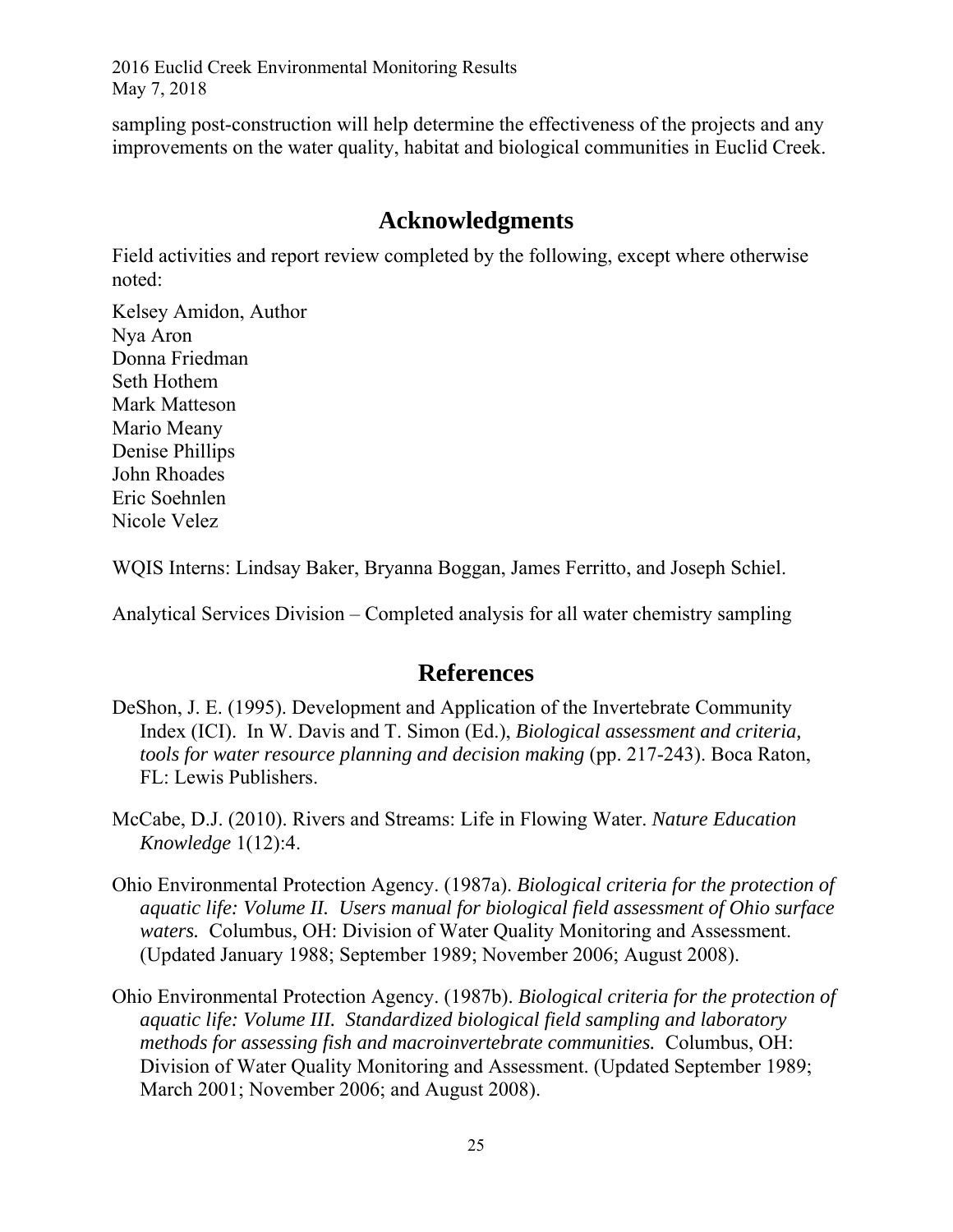- Ohio Environmental Protection Agency. (1997). Draft. *Biological Criteria for the Protection of Aquatic Life: Volume IV: Fish and Macroinvertebrate Indices for Ohio's Lake Erie Nearshore Waters, Harbors, and Lacustuaries*. Columbus, OH: Division of Surface Water, Ecological Assessment Unit.
- Ohio Environmental Protection Agency. (2005). *Total Maximum Daily Loads for the Euclid Creek Watershed*. Columbus, OH: Ohio EPA, Division of Surface Water.
- Ohio Environmental Protection Agency. (2006). *Methods for Assessing Habitat in Flowing Waters: Using the Qualitative Habitat Evaluation Index (QHEI)* (Ohio EPA Technical Bulletin EAS/2006-06-1). Columbus, OH: Division of Surface Water; Division of Ecological Assessment Section.
- Ohio Environmental Protection Agency. (2008). *Delisting Targets for Ohio Areas of Concern*. Columbus, OH: Division of Surface Water, Lake Erie Program Staff.
- Ohio Environmental Protection Agency. (2016). *State of Ohio Water Quality Standards Ohio Administrative Code Chapter 3745-1* (Revision: Adopted October 2, 2015; Effective January 4, 2016). Columbus, OH: Division of Surface Water, Standards and Technical Support Section.
- Ohio Environmental Protection Agency. (2010). Draft. *Methods of Assessing Habitat in Lake Erie Shoreline Waters Using the Qualitative Habitat Evaluation Index (QHEI) Approach (Version 2.1)*. Columbus, OH: Division of Surface Water.
- Ohio Environmental Protection Agency. (2012). *Manual of Ohio EPA Surveillance Methods and Quality Assurance Practice.* Columbus, OH: Division of Surface Water; Division of Environmental Services.
- Ohio Environmental Protection Agency. (2013a). *Surface Water Field Sampling Manual for water chemistry, bacteria, and flows.* Columbus, OH: Division of Surface Water.
- Ohio Environmental Protection Agency. (2013b). *Trophic Index Criterion—Rational and Scoring.* Columbus, OH: Division of Surface Water, Division of Environmental Services.
- Ohio Environmental Protection Agency. (2015a). *Proposed Stream Nutrient Assessment Procedure*. Columbus, OH: Division of Surface Water, Ohio EPA Nutrients Technical Advisory Group.
- Posius, C. (2013). Wildwood Stream and Wetland Restoration Project / Lacustrine Refuge in the Cuyahoga AOC Project. Retrieved from http://www.cuyahogaswcd.org/ EuclidCreekFiles/EC\_LacustrineRefuge.htm (accessed on January 29, 2014).